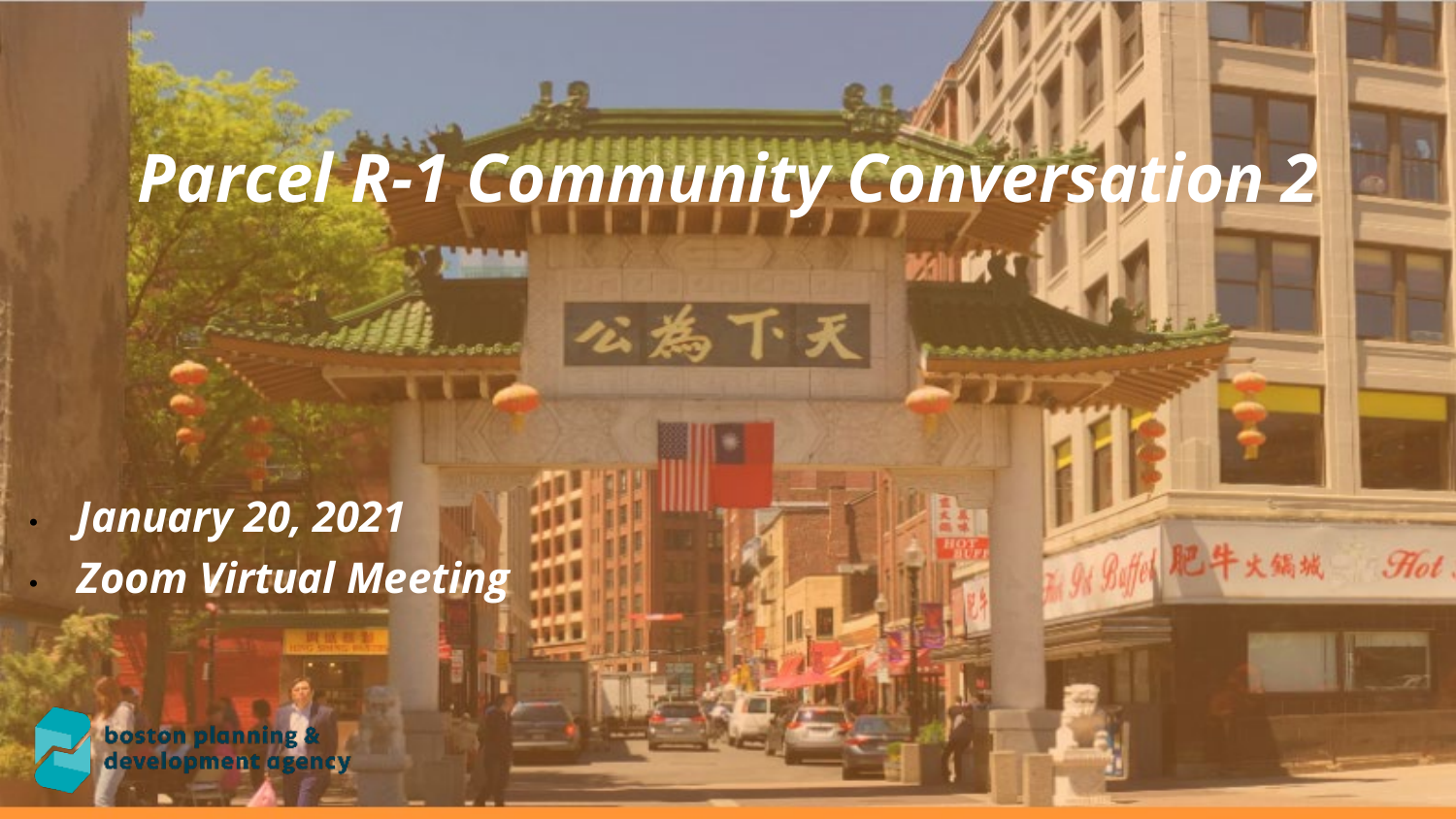## **Zoom Meeting Process…**

- Attendees may participate via the chat feature, as well as by using the "Raise Hand" function of Zoom. When you hit the "Raise Hand" button a staff moderator will know to unmute your computer. Please be mindful of background noise.
- During the presentation, attendees will be able to submit comments and questions to the hosts (Reay or Mary) via the chat. We'll address questions after the presentation.
- During the discussion section, attendees will be able to chat with BPDA staff and other attendees.

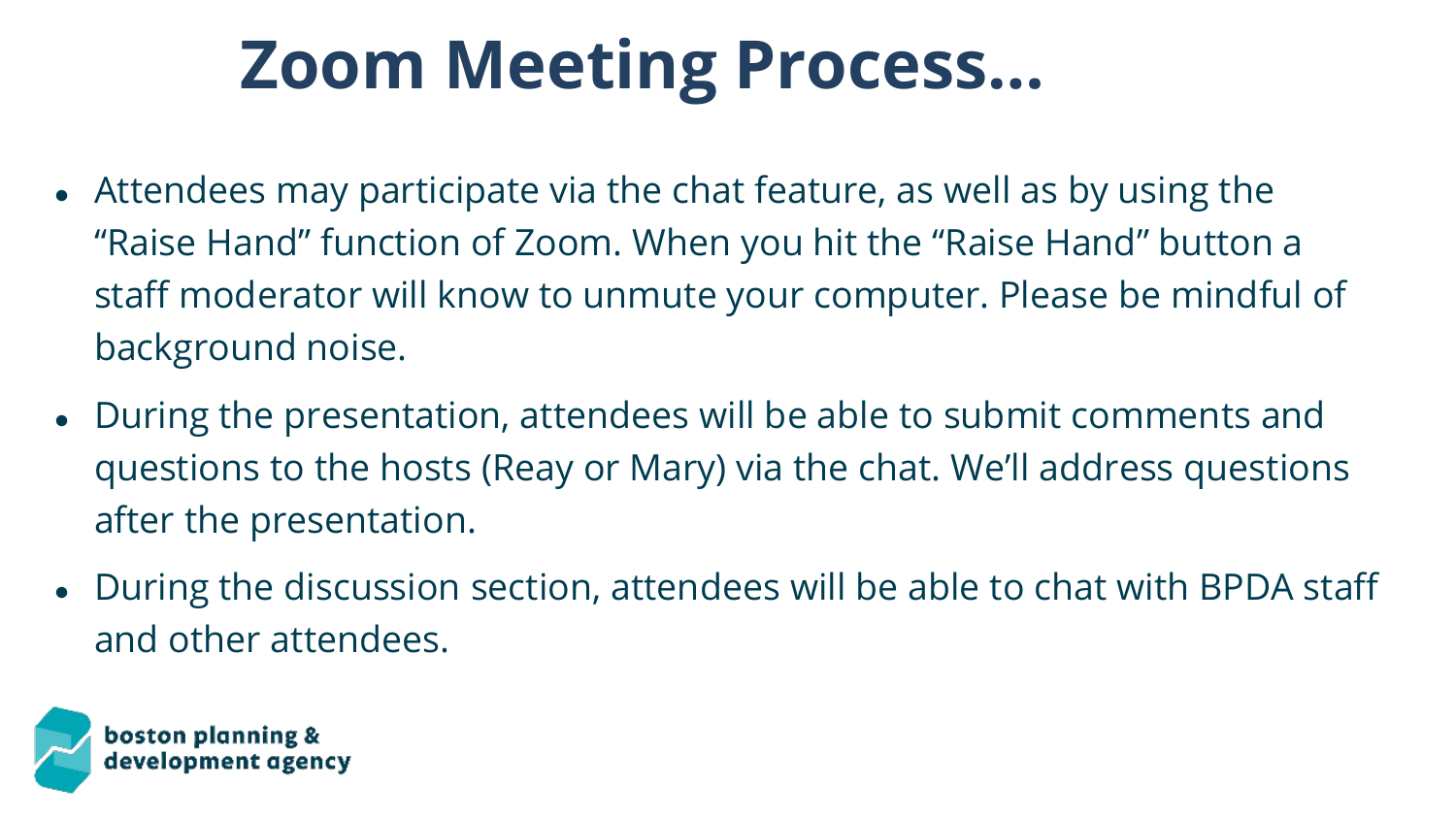## **Zoom Tips! Welcome!**

## *Here are some tips for first-time Zoom Users. The controls are located at the bottom of your screen.*



Use the chat to type a comment or ask a question at any time – BPDA staff will moderate the chat



To raise your hand, click on "Participants" at the bottom of your screen, and then choose the "Raise Hand" option in the participant box



Mute/unmute – Participants will be muted during the presentation – the host will unmute you during discussion if you raise your hand and it is your turn to talk

Turns your video on/off

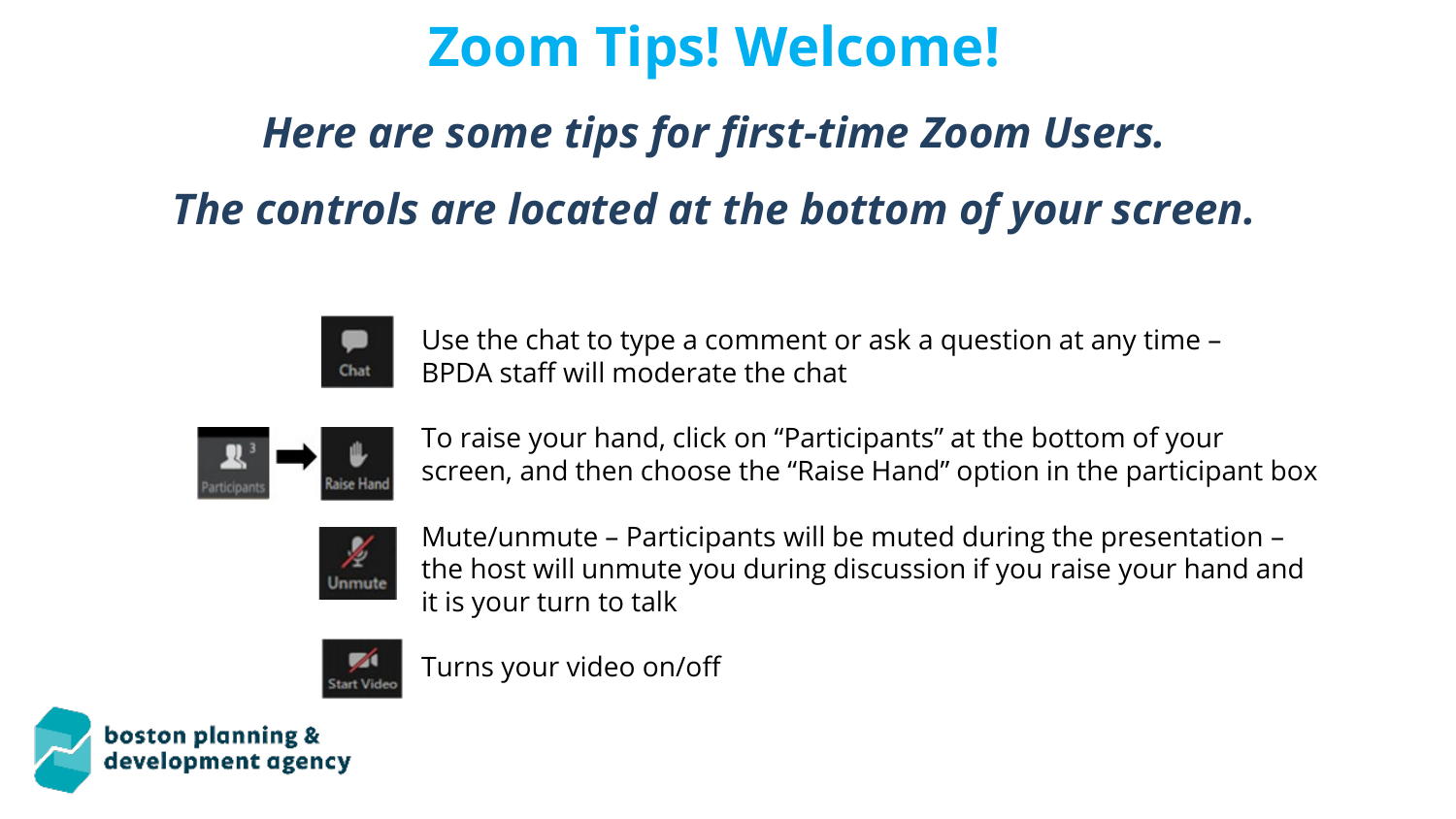### **How to Choose a Language Interpretation Channel**



### "Mandarin" "Cantonese" "English"

| You are viewing Zeld The way a purpose | Watch<br>View Options $\vee$                                       |
|----------------------------------------|--------------------------------------------------------------------|
|                                        | <b>Request Remote Control</b><br>Annotate                          |
|                                        | <b>Shared Screens</b><br><b>Brad Whitlock</b><br><b>Zak Peirce</b> |

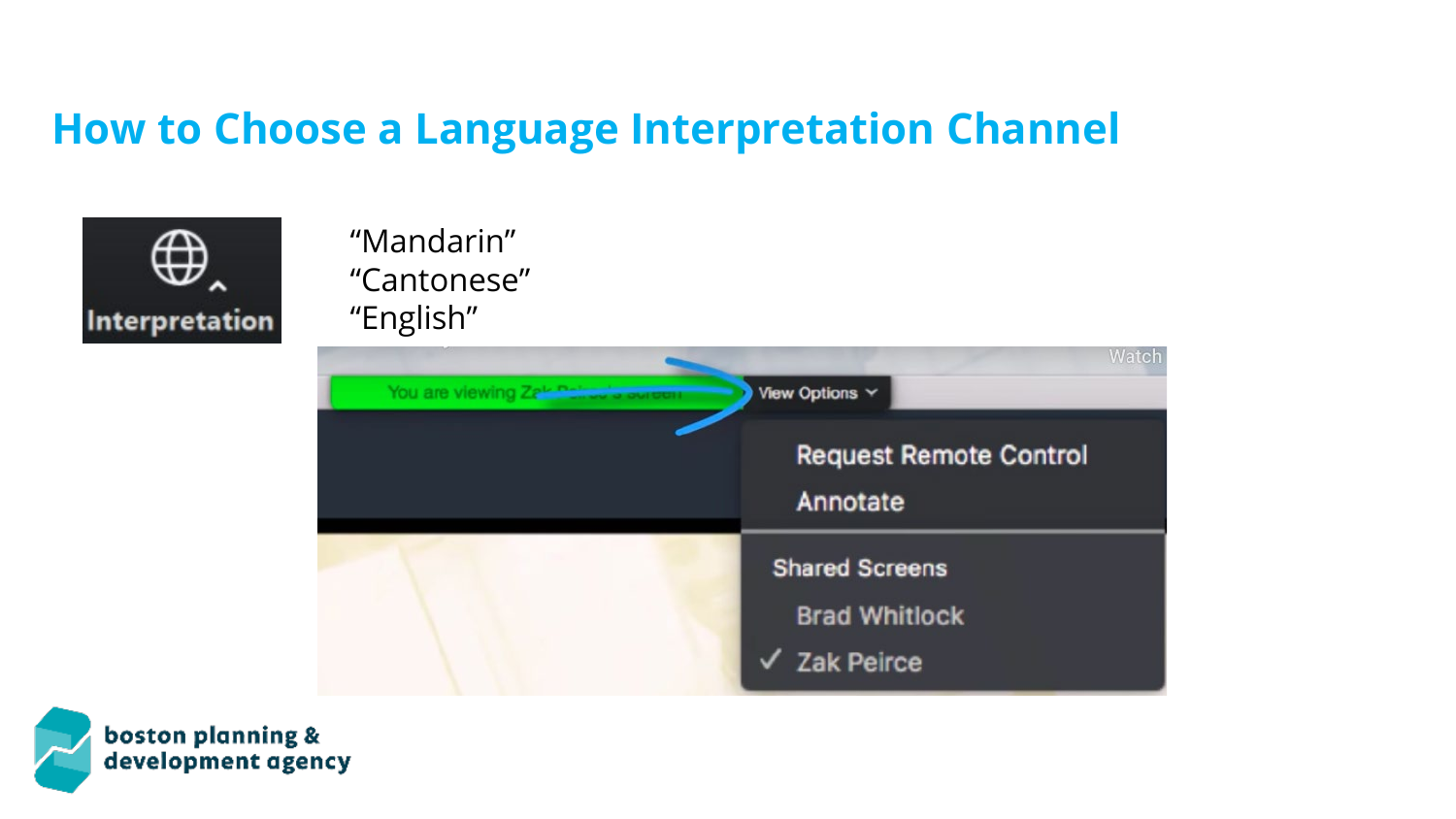# **Meeting Recording …**

- This meeting will be recorded and posted on the BPDA website.
- **•** It is possible that participants may be recording the meeting with their phone cameras or other devices. If you do not wish to be recorded during the meeting, please turn off your microphone and camera.
- **•** If your camera and microphone are off, you can still participate through the text chat feature.

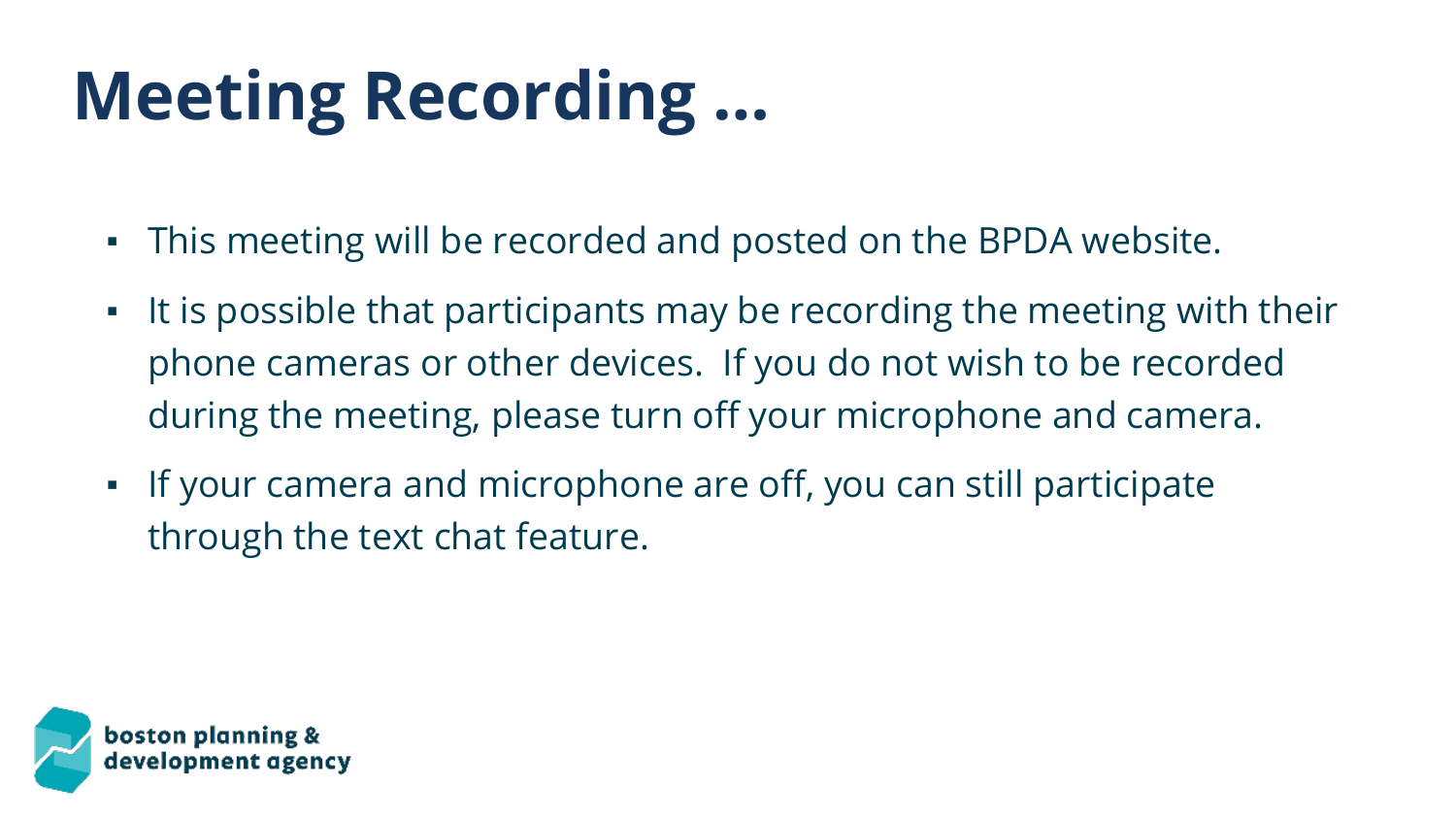

## **TONIGHT's GOALS**

Present RFP draft development guidelines that were crafted based upon feedback received at the November 17 Zoom community meeting, the January 7 language access Zoom meeting and during the comment periods.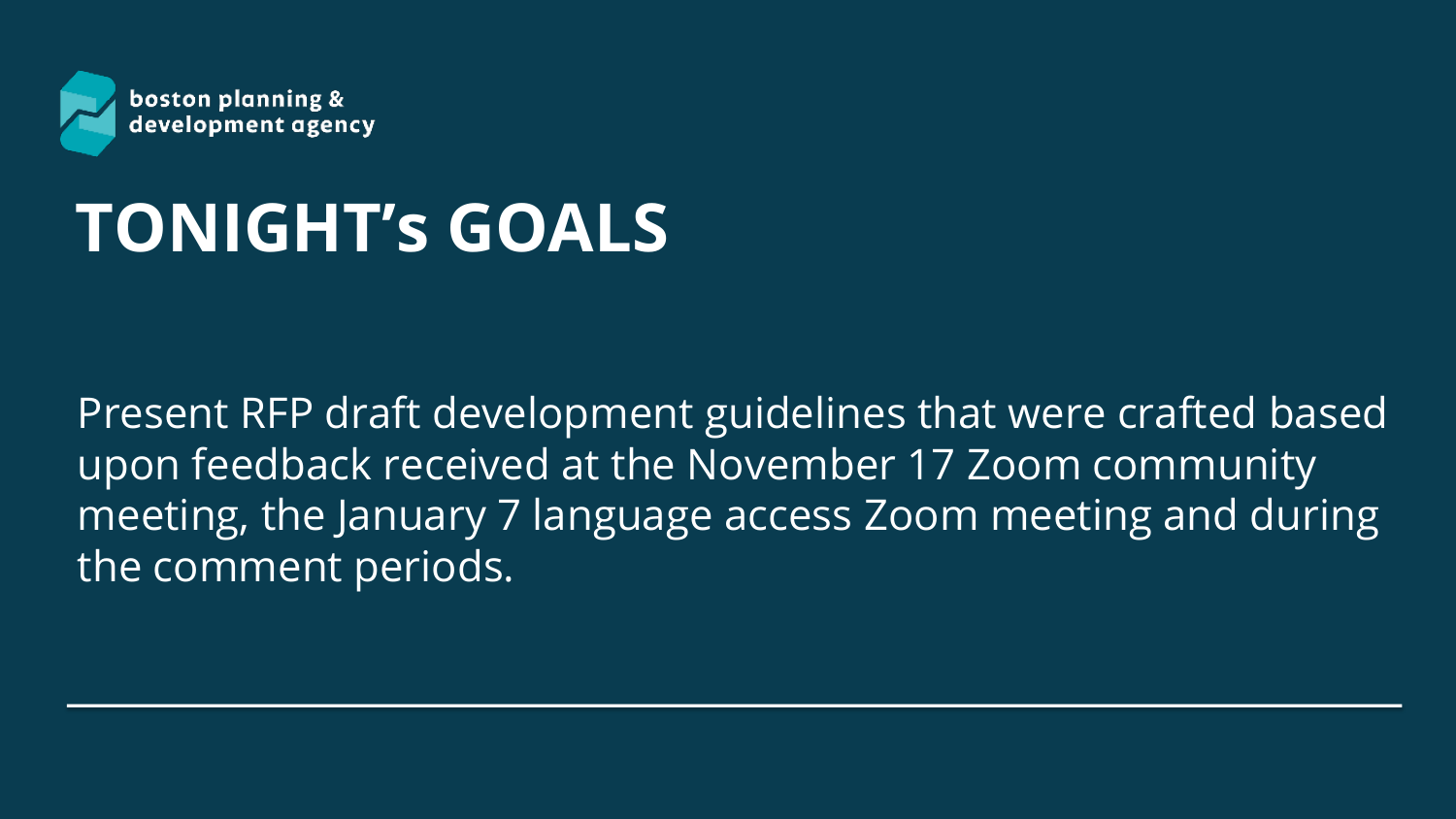

- **1. Introductions**
- **2. Review of Parcel R-1 Site**
- **3. Zoning Review**
- **4. Guiding Principles for R-1 Disposition**
- **5. Draft Development Objectives & Design Guidelines**
- **6. Updated Schedule**
- **7. Community Conversation: Let's Hear from You!**

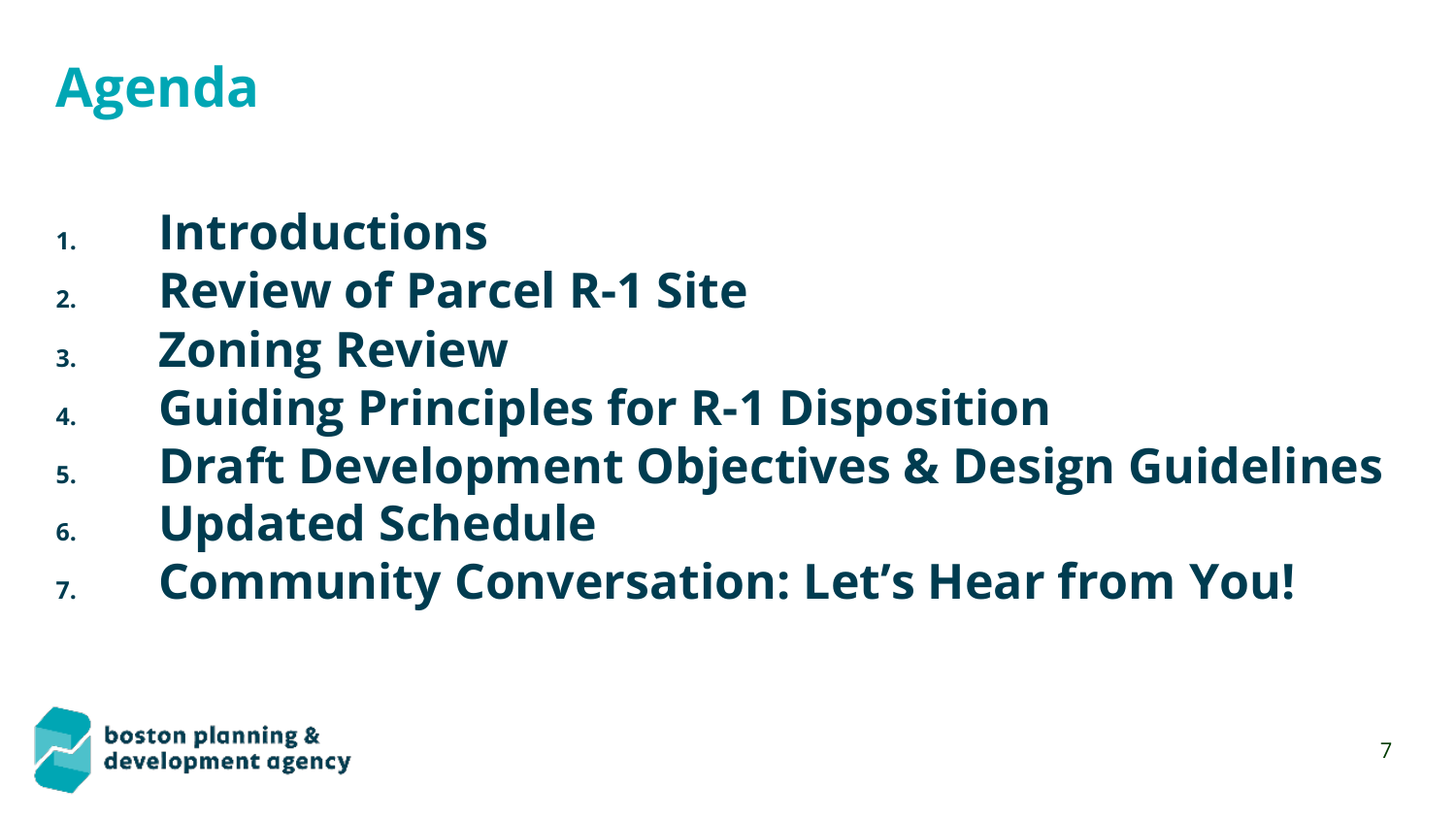# **1 Introductions**

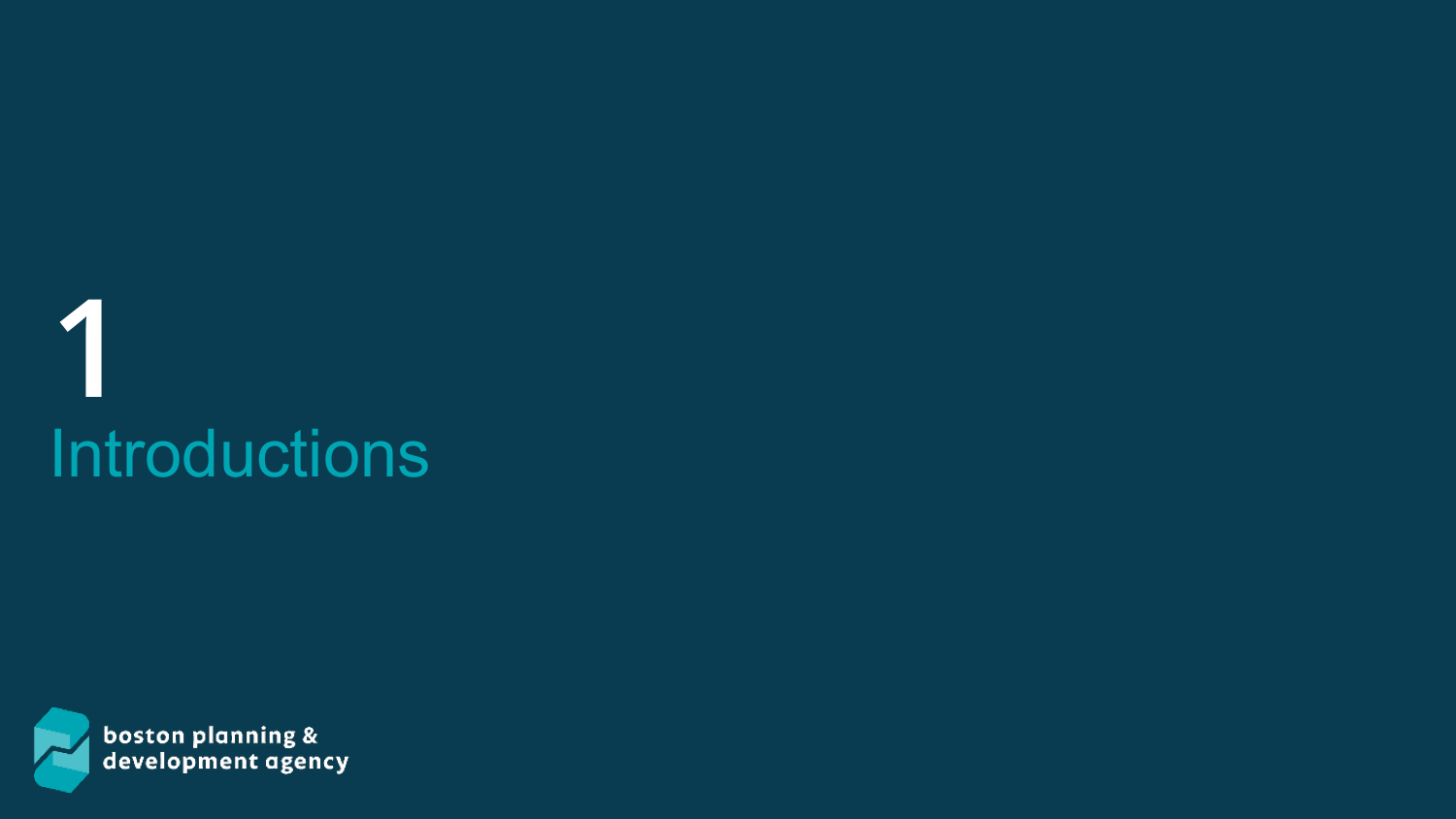### **BPDA's Parcel R-1 Team**

*Real Estate department* **– Reay Pannesi**, Senior Real Estate Development Officer [reay.l.pannesi@boston.gov](mailto:reay.l.pannesi@boston.gov)

*Planning department* **– Kennan Rhyne**, Interim Deputy Director for Downtown & Neighborhood Planning, PLAN: Downtown Project Manager [kennan.rhyne@boston.gov](mailto:kennan.rhyne@boston.gov) and **Mary Knasas**, Senior Planner for Chinatown [mary.knasas@boston.gov](mailto:mary.knasas@boston.gov)

**Urban Design department –** Scott Slarsky, Senior Architect & Urban Designer [scott.slarsky@boston.gov](mailto:scott.slarsky@boston.gov)

**Also staff from: Community Engagement, Development Review, Legal and Urban Renewal**

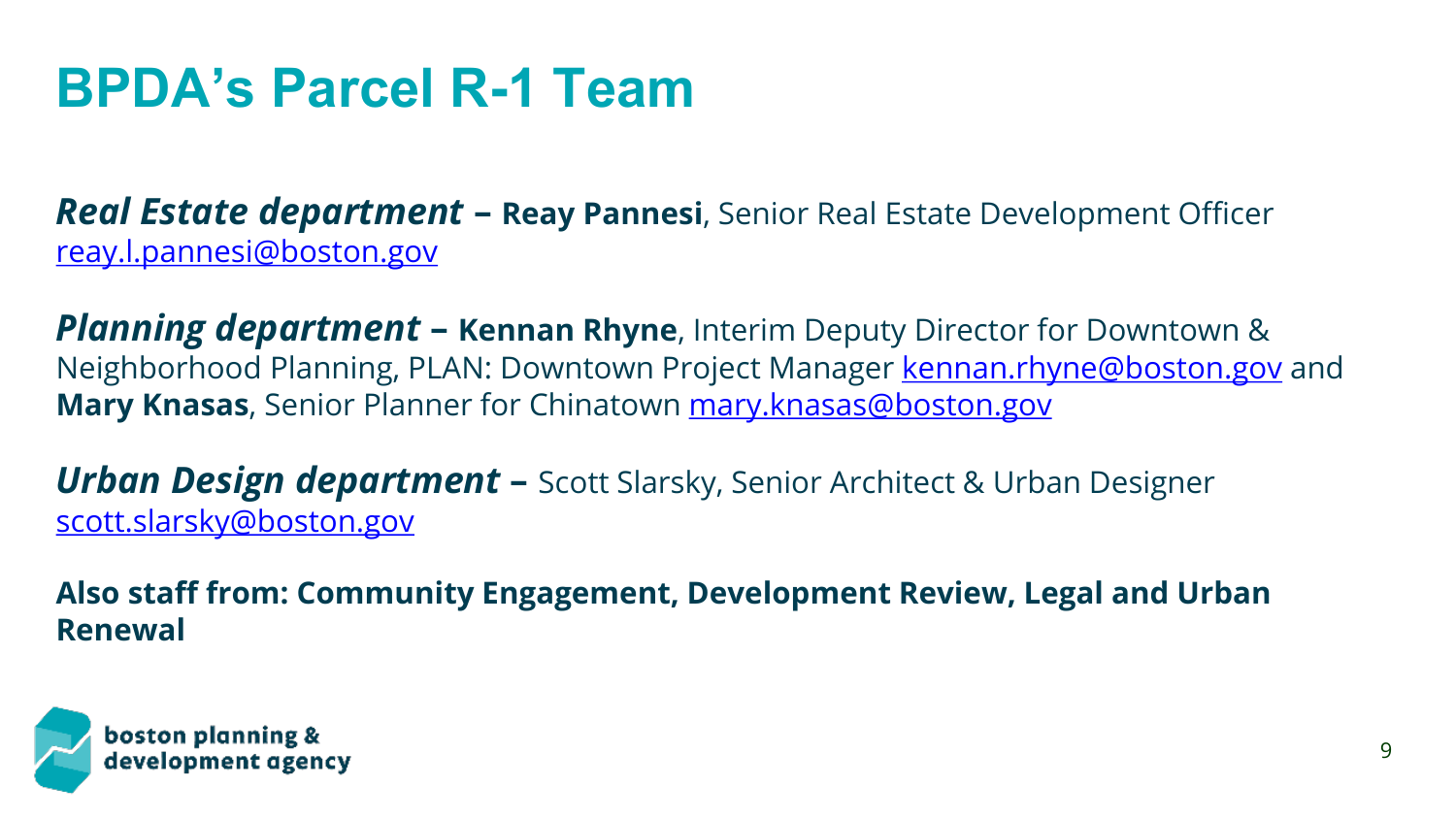# **2** Review of the R-1 Site

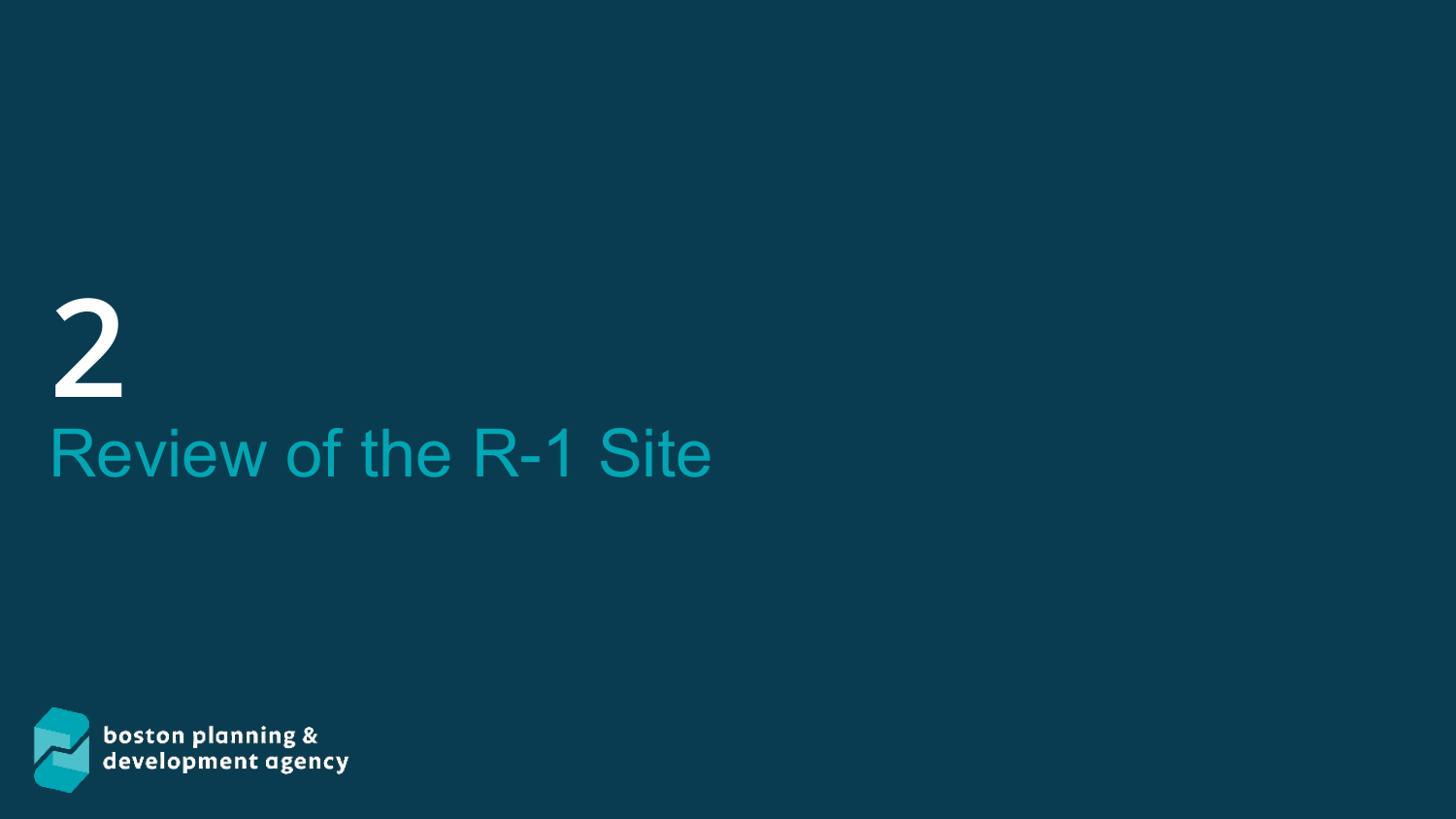## **R -1 Site**

- **Located between Tyler & Hudson Streets from east to west; Harvard & Kneeland Streets from North to south.**
- **Currently leased by Tufts Shared Services For parking.**
- **Former site of YMCA bubble.**



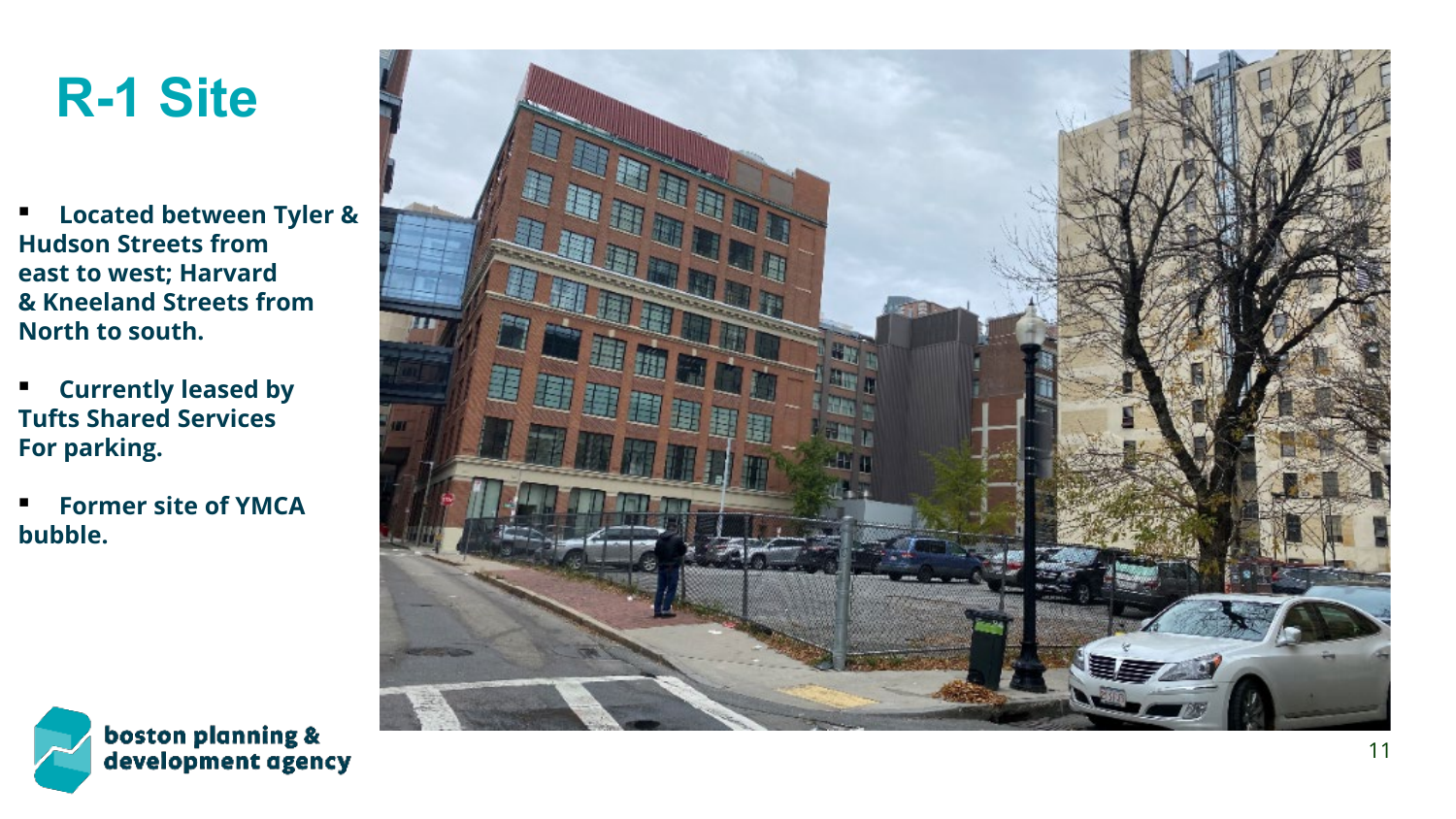### **Parcel R-1, South Cove Urban Renewal Area**

- **14 parcels of vacant land owned by BPDA equaling 18,714 square feet.**
- **Vacant land owned by the Chinese Christian Church is adjacent to Parcel R-1 and is 7,846 square feet in size.**



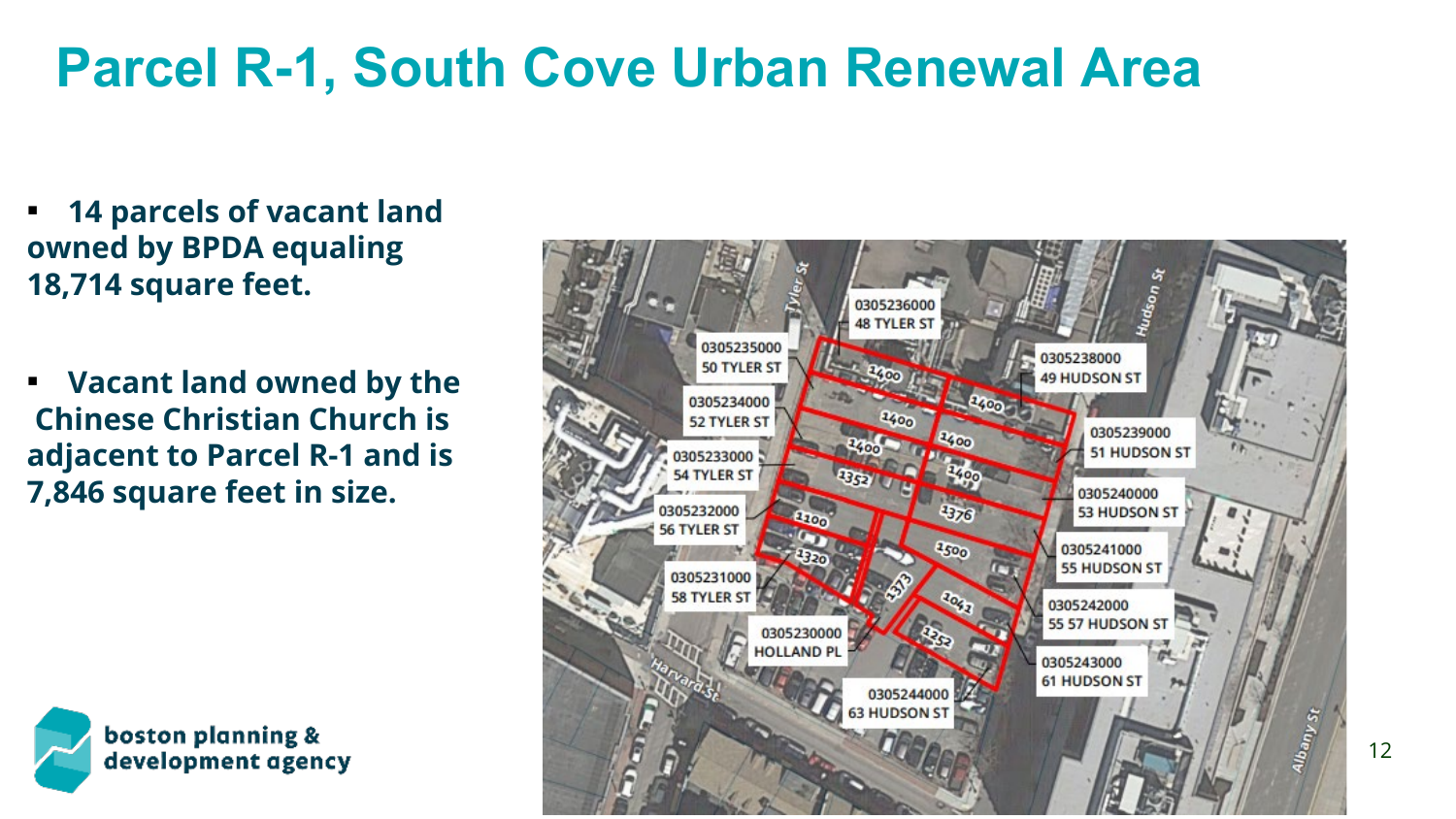# **3** Zoning Review

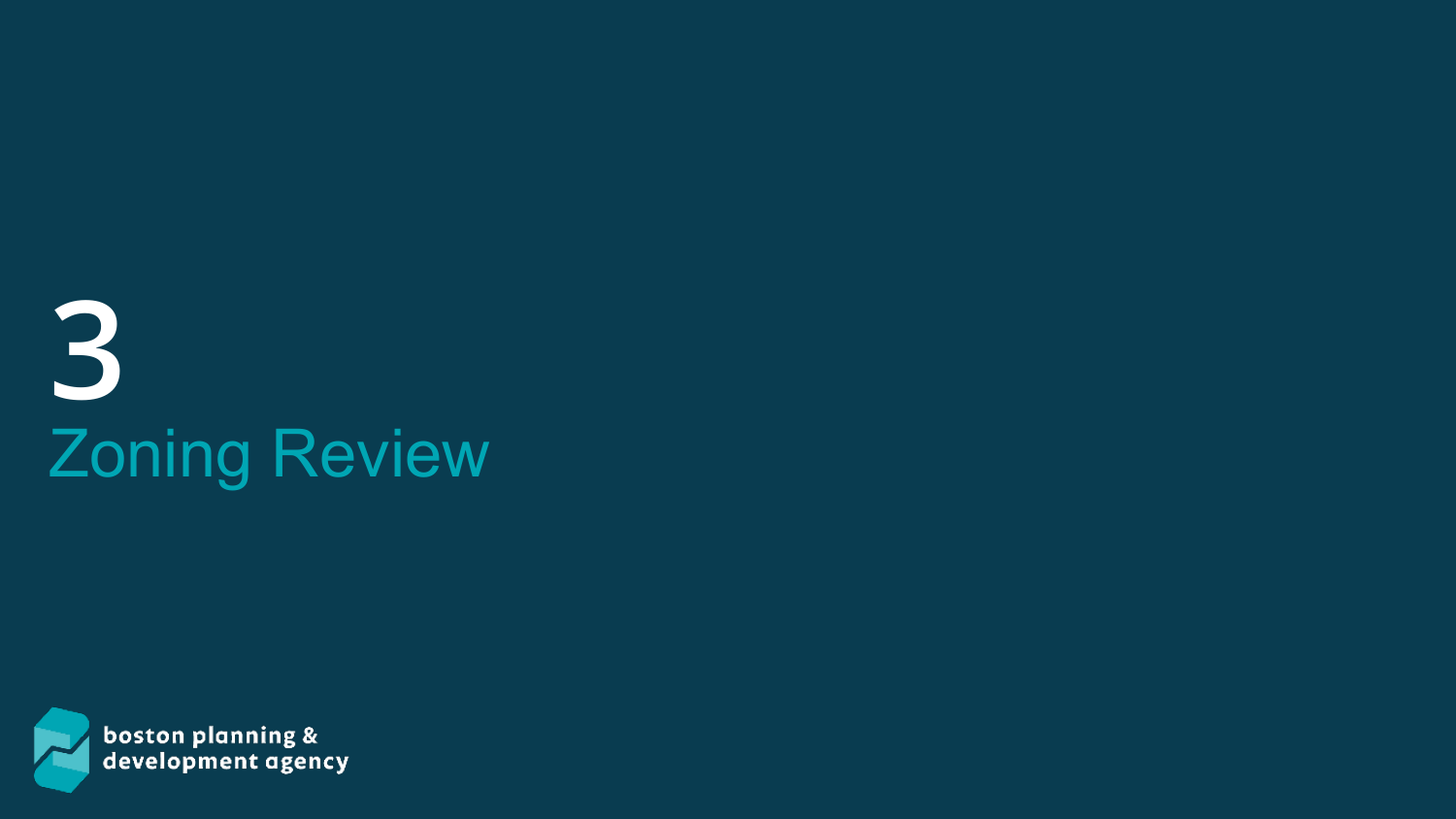## **Zoning Map**



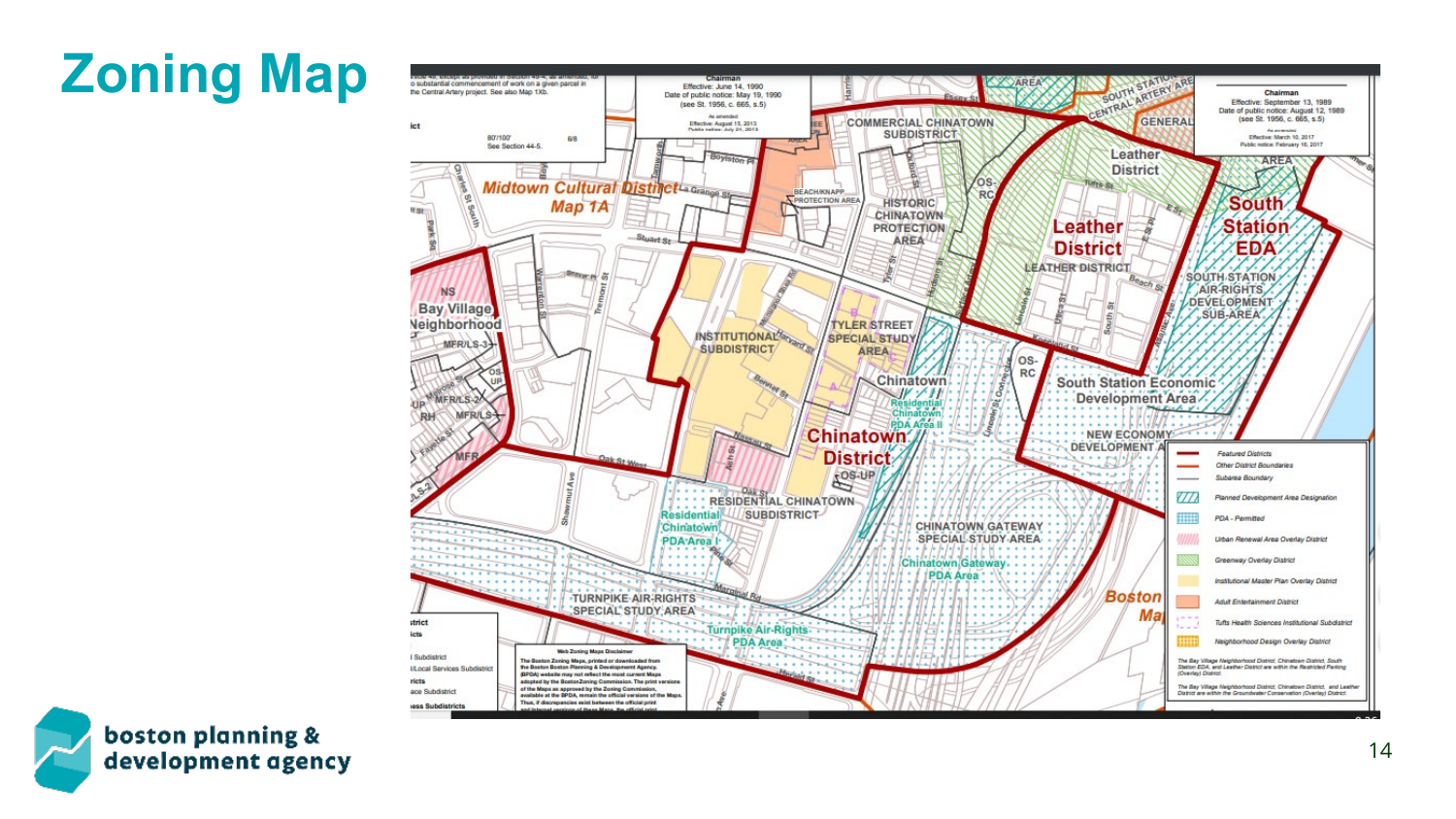## **Current Zoning**

### **Zoning District - Article 43 Chinatown District**

### **Subdistrict - Tyler Street Special Study Area - Dimensions**

| Height as-of-right       |          | 80 feet (125 feet*) |
|--------------------------|----------|---------------------|
| FAA allows approximately | 340 feet |                     |
| Floor Area Ratio (FAR):  |          | $(8^{\star})$       |

*\*additional height and FAR allowed if proposed project submits to or elects to comply with Article 80 Large Project Review with BPDA and community*

### **Overlay Districts**

- Groundwater Conservation Overlay District (GCOD)
- Restricted Parking
- Institutional Master Plan (IMP)

### **Other**

- Parking Freeze Zone
- Restricted Parking
- Sea Level Rise Base Flood Elevation 19 feet

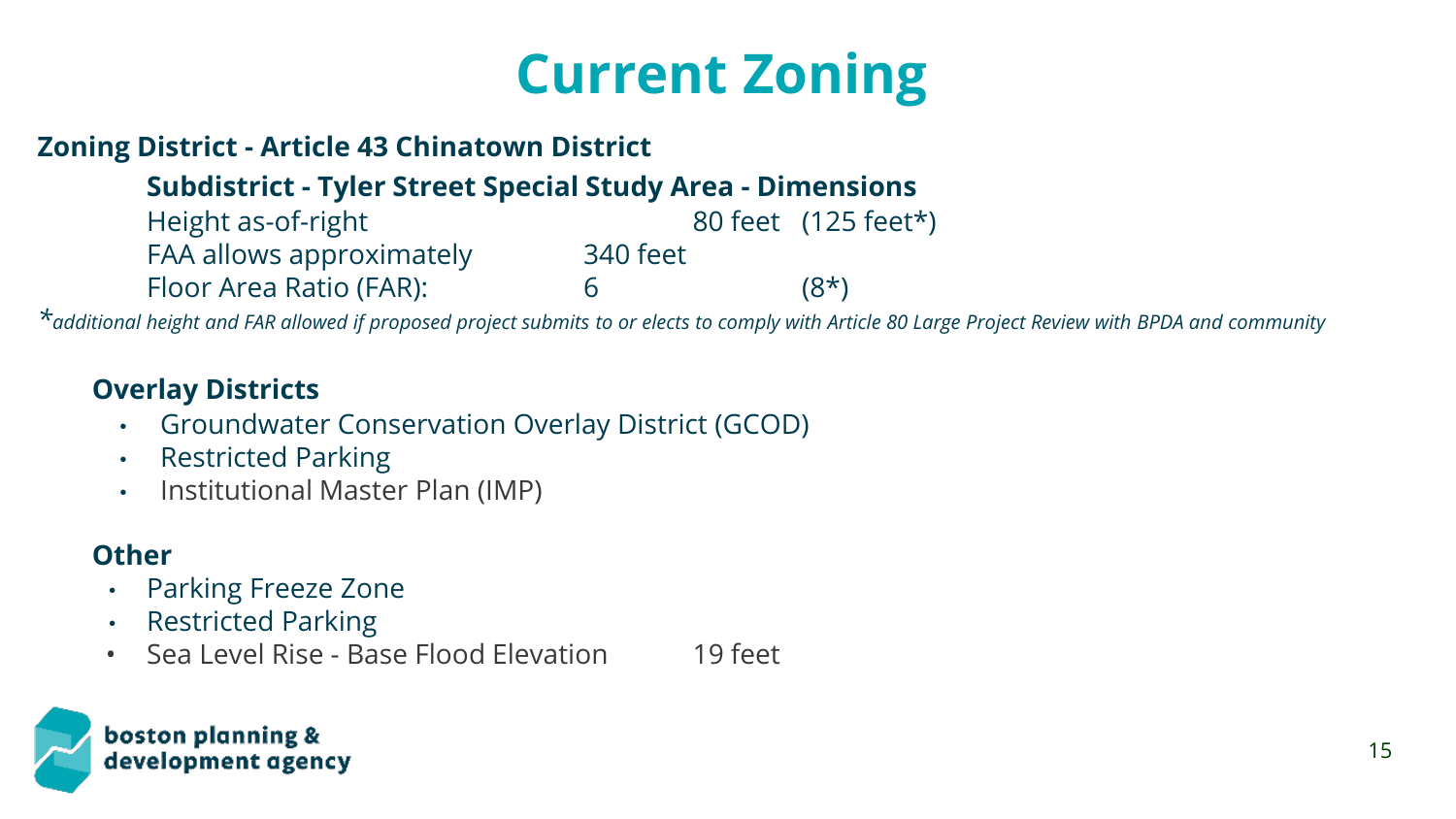# **4** Guiding Principles for R-1 Disposition

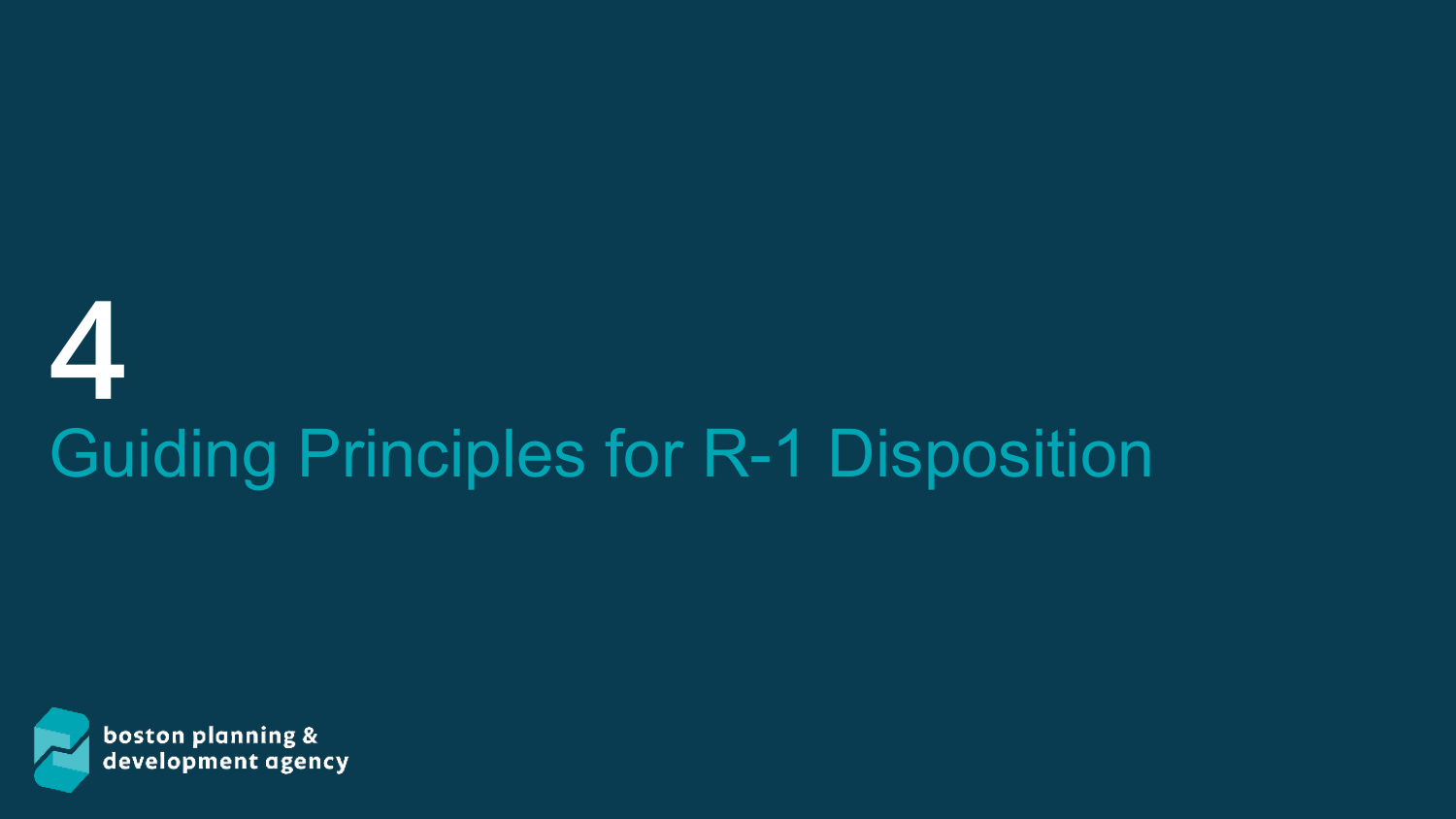### **BPDA Disposition Goals and Objectives – Consistent with Zoning Article 43 and the Chinatown Community Plan 1990**

- Upgrade the quality of life; ensure long-term viability of Chinatown as a historic residential neighborhood and a unique cultural, business, and service center
- Create **high percentage of affordable housing** for all segments of the community
- Encourage community businesses and trades
- Diversify economy; **improve employment opportunities** for neighborhood residents

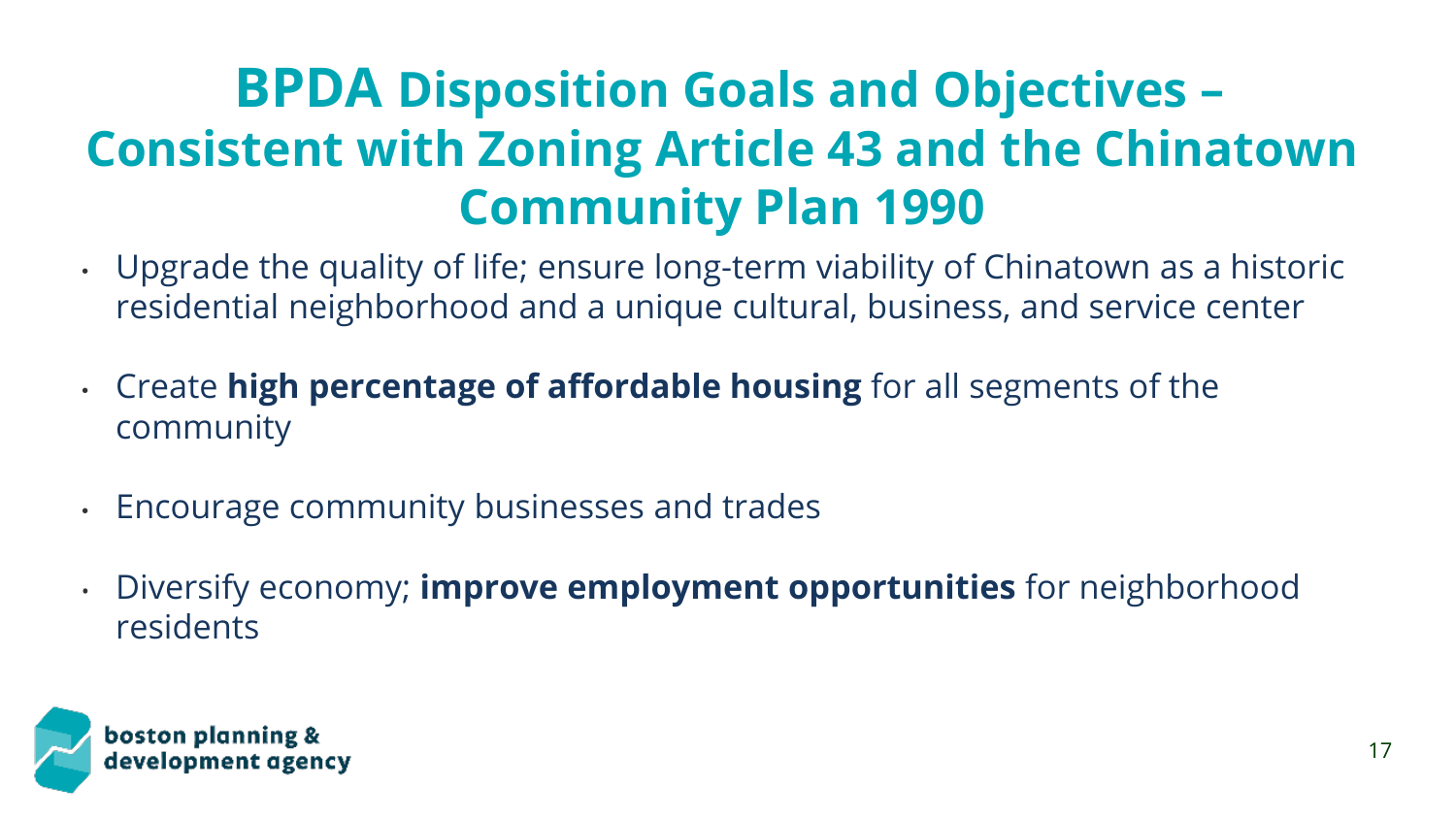### **BPDA Disposition Goals and Objectives – Consistent with Zoning Article 43 and the Chinatown Community Plan 1990**

- Protect historic and cultural resources of the district
- Improve the environment through establishment of open space subdistricts
- Manage institutional growth in open process; establish boundaries for institutional uses
- Promote the most desirable use of land in accordance with the Chinatown Community Plan and Plan: Downtown.
- Promote the public safety, health, and welfare of the people of Boston

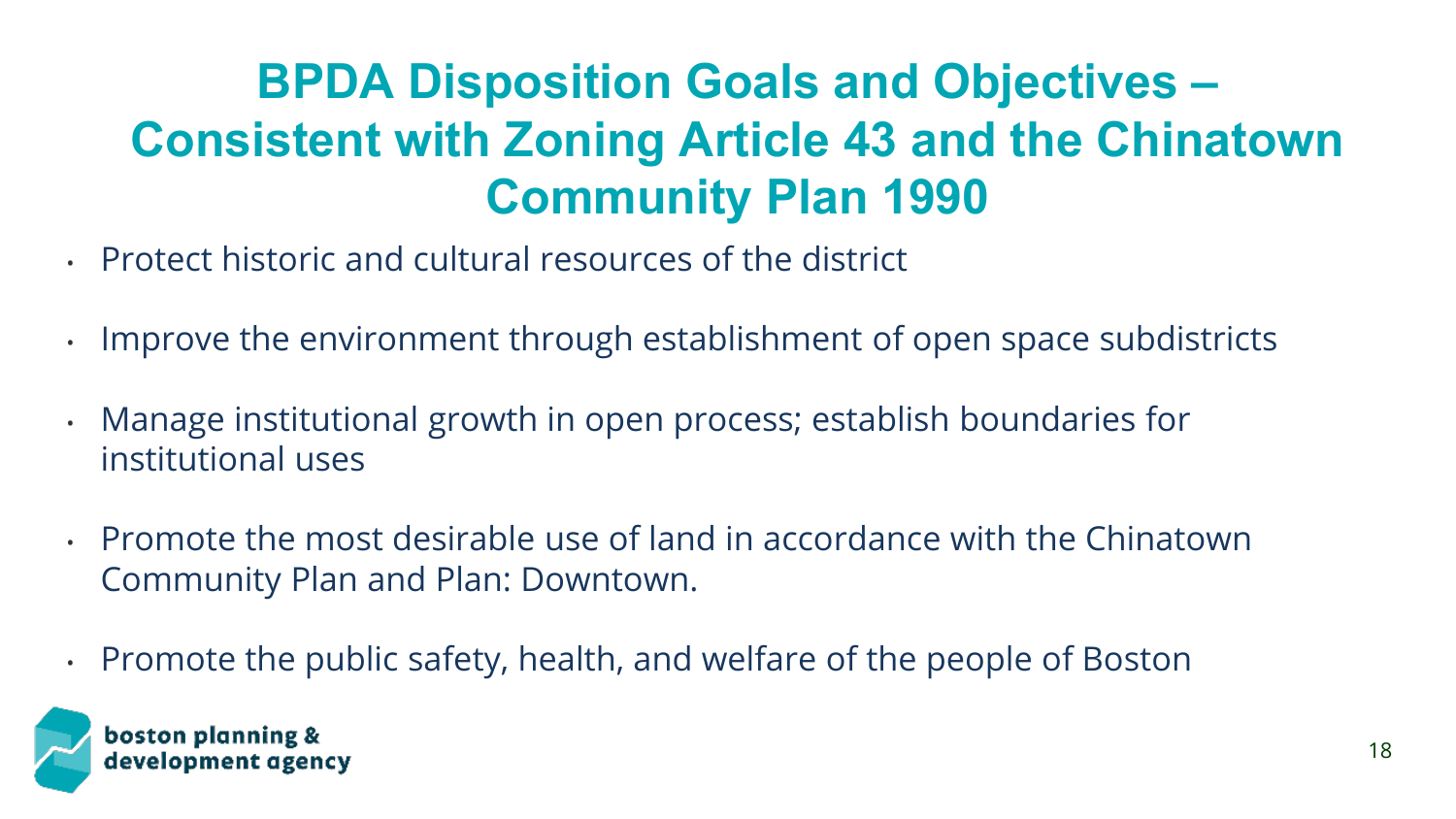### **Disposition Guiding Principles Also Derived From**

2020 Chinatown Master Plan & community visioning exercises

- $\checkmark$  Parcel R-1 community visioning exercises
	- Plan: Downtown

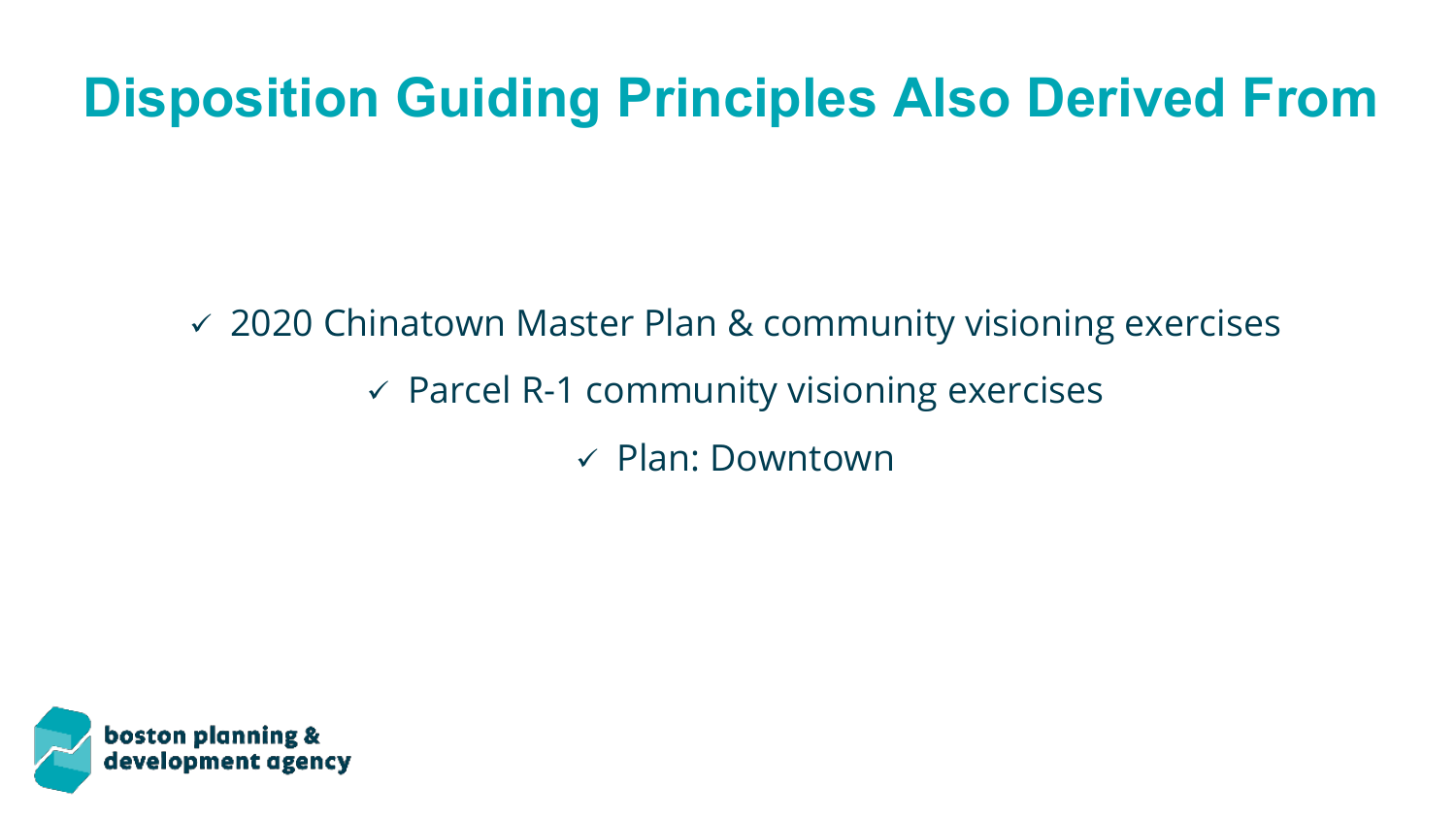### **Areas Identified in Community Visioning -**

- "Mixed-use building with a high percentage of affordable housing opportunities, possibly subsidized by market rate units"
- "Rental and homeownership to maximize opportunities"
- "Some larger, family-sized units"
- "Height acceptable as long as lots of affordability provided & shadow impacts considered on adjacent residential properties."
- "Common areas promoting community activities"
- "Ground floor activation with grocery store, library / community use"
- "Open space achieved with courtyard areas, terraces, green roof areas"
- "Emphasis on youth and elder activities"

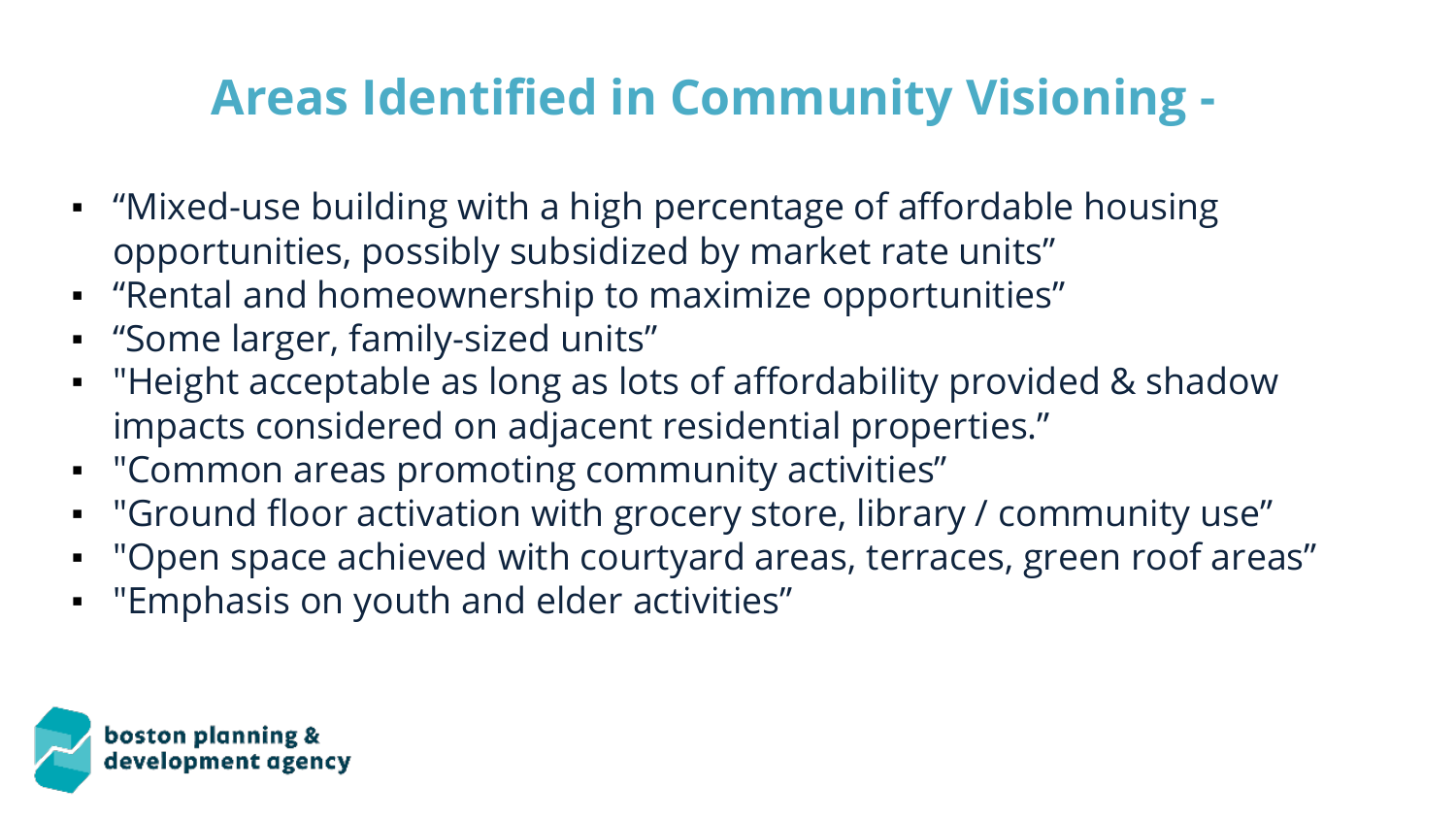# **5** Draft Development Objectives & Design Guidelines

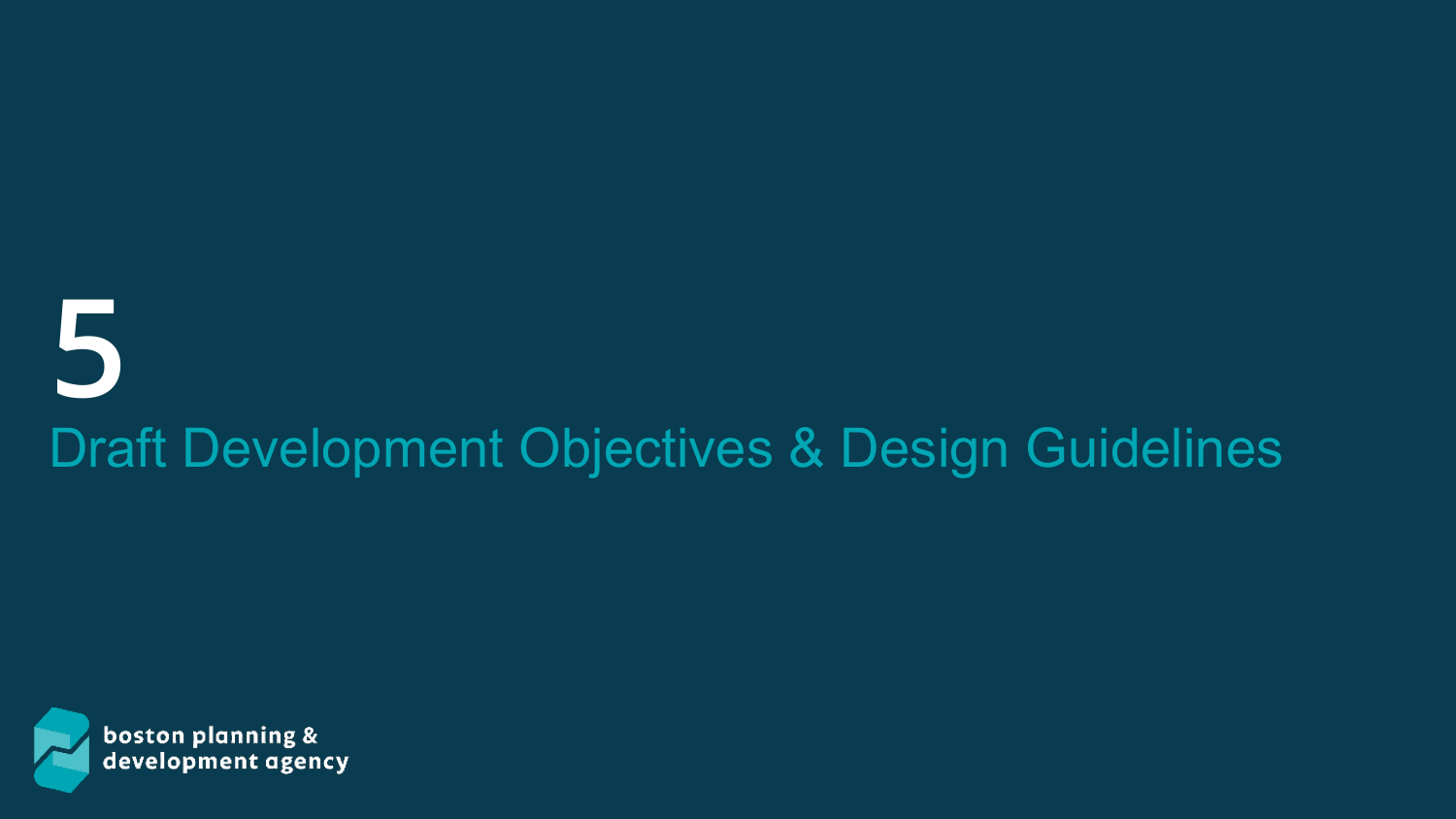### **How to Provide Feedback to go into the RFP:**

The BPDA will now present the draft RFP DEVELOPMENT OBJECTIVES & DESIGN GUIDELINES. BPDA has crafted them from feedback received from you, the community.

You will have several opportunities to comment further or offer wording edits –

- Provide feedback to us this evening via Zoom Chat or verbally
- Send an email to Reay [reay.l.pannesi@boston.gov](mailto:reay.l.pannesi@boston.gov) or Mary [mary.knasas@boston.gov](mailto:mary.knasas@boston.gov)
- Leave a voicemail for Reay at 617-918-6239 or Mary at 617-918-4499
- **Enter a written comment on the BPDA website**  $R-1$  **Comment Link**. The comment period will end February 4.

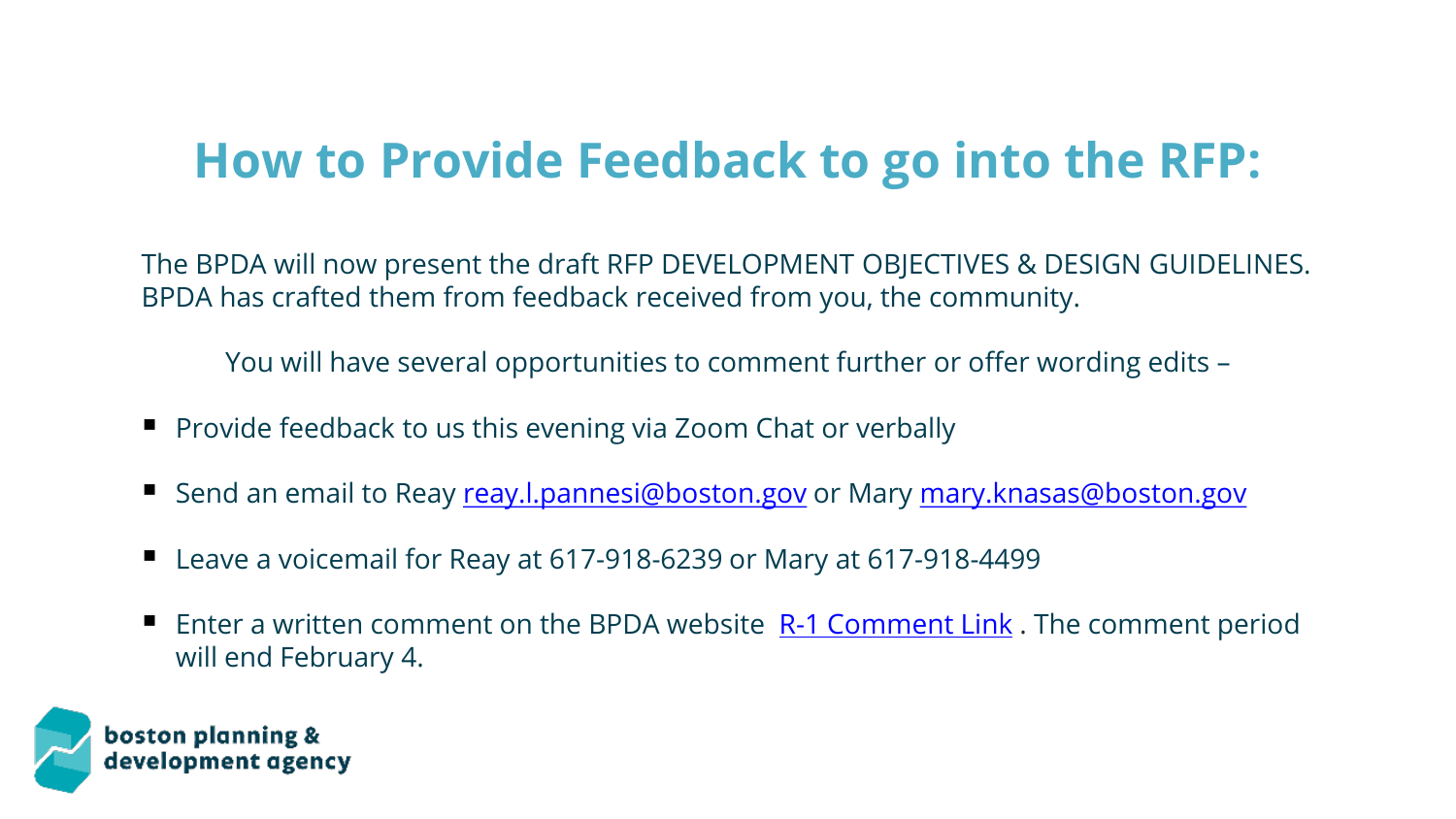#### **Development without Displacement**

Proposals must describe measures they will take to avoid displacement of existing residents of the Chinatown neighborhood. As part of their submission, proponents must include a narrative describing how their proposal supports the community's goal of "development without displacement." More details on the requirements of the development without displacement narrative can be found below in Section 04 - Submission Requirements.

#### **Consistency with Area Planning History**

In addition to the current PLAN: Downtown planning process (insert link), Chinatown has also been the subject of the 1990 Chinatown Community Plan (insert link) and Parcel R-1 was been the subject of a 201X community visioning exercise and study (insert link). Proponents should incorporate the combined visions of these documents, while capturing and addressing the current needs of the community for affordable housing, the set aside of space to house a local branch library, recreational space for youth through seniors, open and greenspace to promote a healthier neighborhood, economic development and fostering local business opportunities, job opportunities and parking.

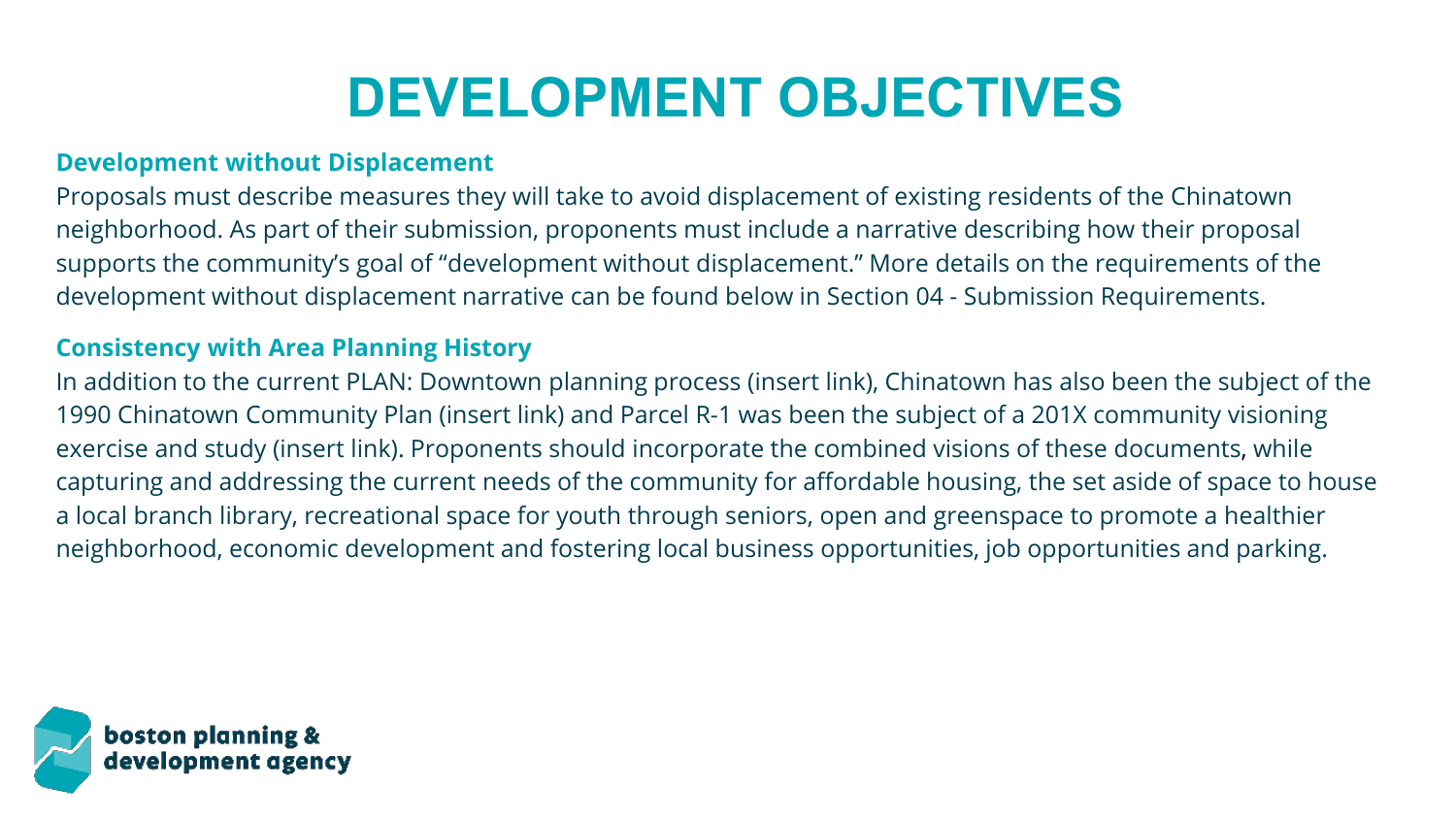### **Affordable/Income Restricted Housing**

This development is a long-awaited opportunity to create a significant number of income-restricted, affordable housing units in an area that has experienced severe market-rate development pressures. Consistent with the goals identified in prior community conversations and the most recent series of BPDA discussions with the community via Zoom, the successful Proponent will be responsible for securing the resources necessary to support both income restricted rental and home ownership opportunities at the Property. This development should be at minimum, 50% income-restricted, affordable housing. Proposals that maximize the percentage of affordable housing in the development will be considered the most advantageous.

For the income-restricted rental units, the Proponent should maximize the number of rental units targeted to households in the range of 30% to 60% of Area Median Income ("AMI") as defined by the U.S. Department of Housing and Urban Development. The income-restricted homeownership units should be targeted to households in the range of 60% to 100% of AMI, with the average AMI not to exceed 80% of AMI. Income, rent and sales price maximums are [available on the BPDA website in the Housing section at: http://www.bostonplans.org/housing/income,-asset,-and](http://www.bostonplans.org/housing/income,-asset,-and-price-limits)price-limits

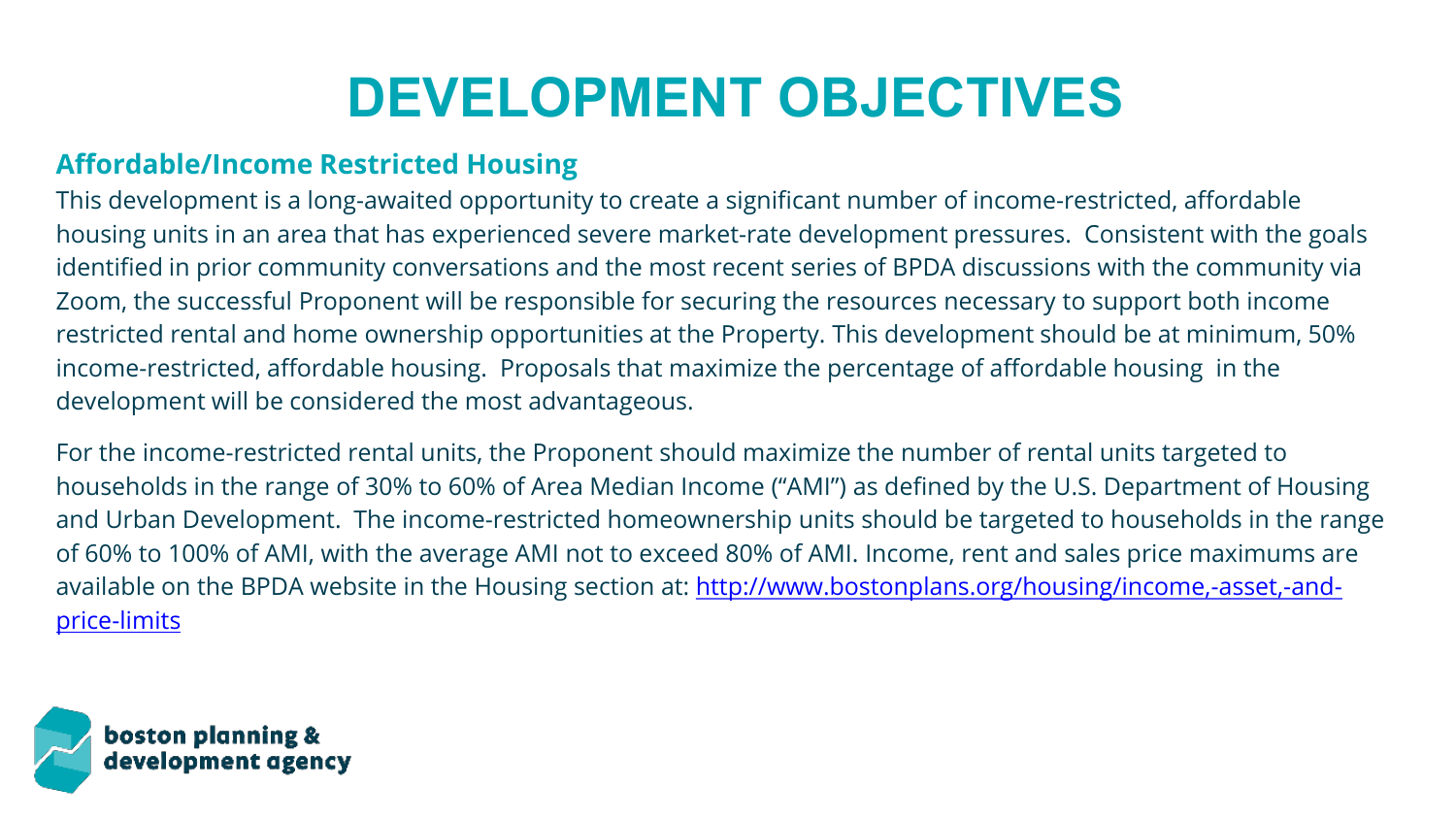#### **Affordable/Income Restricted Housing - continued**

Community members have expressed a strong preference for projects which can exceed these minimum affordability standards. Developments which can reach deeper levels of affordability and/or a higher percentage of income-restricted housing are preferred. Preference will also be given to projects that include affordability at many income levels (for example 30%, 40%, 50%, 60%, 80%, 100% of AMI, etc.). In addition, while the AMI is defined by the U.S. Department of Housing and Urban Development for the Greater Boston region, developers are encouraged to present their affordable housing proposals using both AMI and the corresponding, qualifying income ranges.

The Proponent should also provide a range of unit sizes, from compact living units to larger, three- or four-bedroom family-sized units, in order to accommodate a broad range of household types and age groups within the community. BPDA affordability policy requires owner occupancy of income restricted homeownership units and prohibits sub-leasing of income restricted rental units. The BPDA will also require that any market rental units have rental periods of at least one year. Market rental units will also be subject to sub-leasing restrictions, prohibiting either short-term rentals or rental services.

Proponents are encouraged to be creative with the ownership models for the affordable housing created. The community has expressed a strong interest in exploring the use of vehicles such as community land trusts in order to preserve housing affordability into perpetuity. The community has also articulated an interest in seeing proposals that include a governance role for community entities in the operations of the housing that is developed.

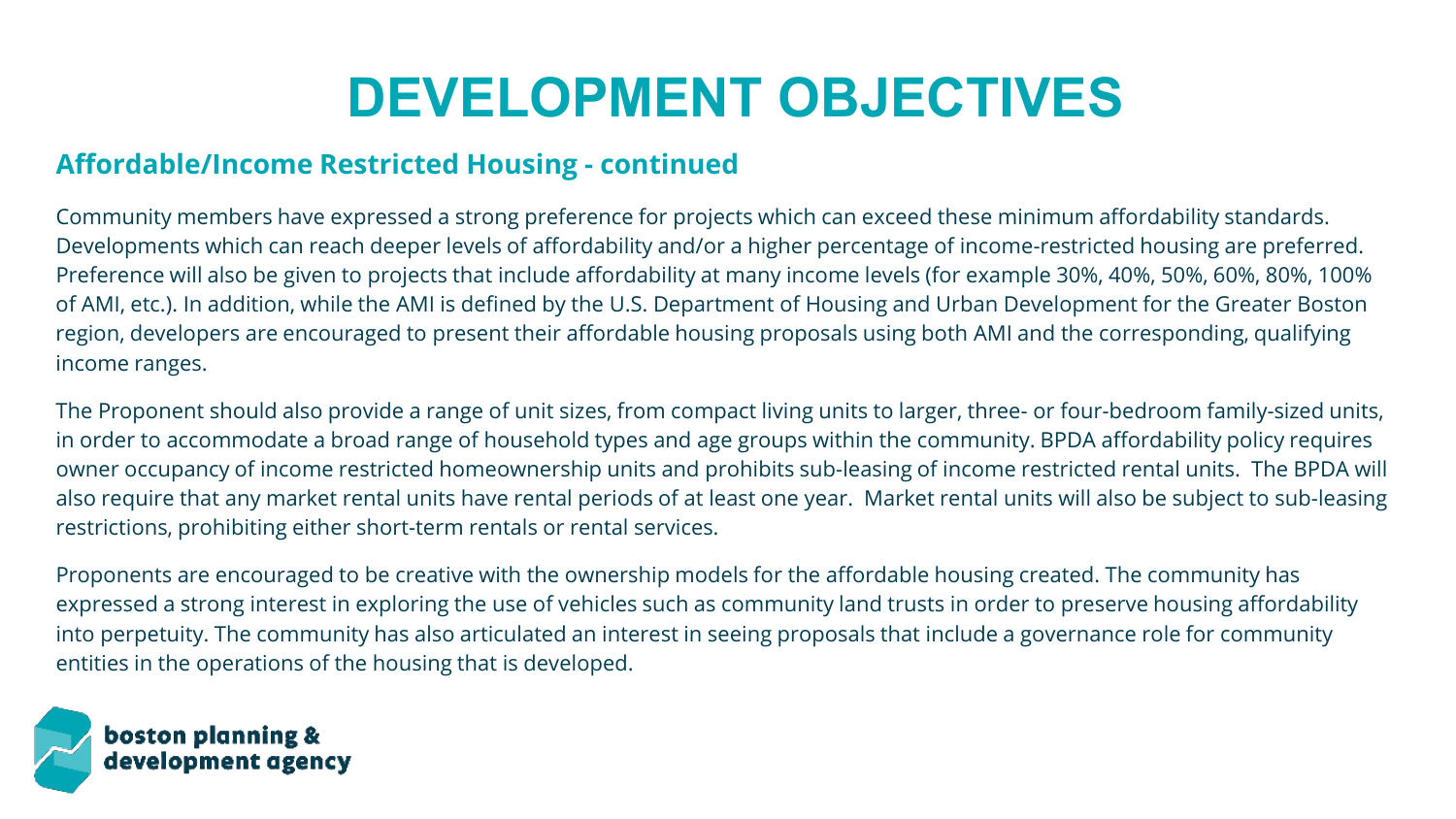#### **First Floor Community Space Requirement**

Proponents are required to deliver back to the BPDA at construction completion a first-floor community space that the BPDA shall own and make available for community uses. This space is envisioned to be the potential future location of the BPL Chinatown Branch Library, but could be used by the BPDA to support other non-profit and community uses if a more suitable branch library location is identified prior to construction. **The space must be consistent with BPL Chinatown branch library community programming studies and include 17,000 to 20,000 continuous square feet on the ground floor.** If this entire square footage requirement cannot be accommodated on the ground floor, up to one-third of this square footage may be located on the second floor. Proponents are responsible for the delivering the shell and core and the BPDA and/or the City of Boston shall take responsibility for the fit out of community or library uses at the space post construction.

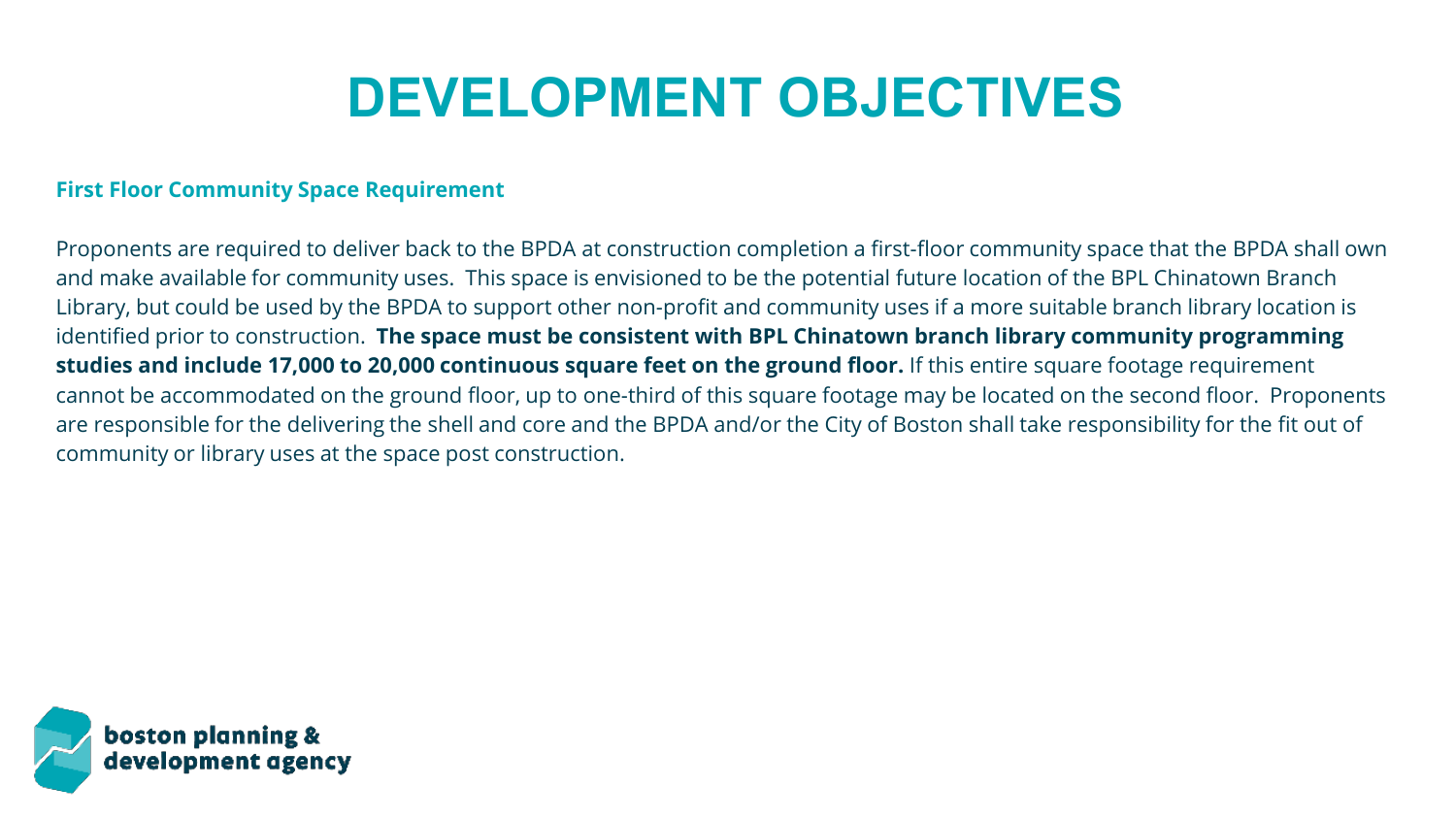#### **Community Benefits**

Proponents must also describe specific contributions that will ensue as a result of their proposed redevelopment of the Property that are above and beyond the development objectives described in this section. These contributions should bolster the Chinatown community through direct support of programming, creation of institutions, financial support of existing institutions and furthering direct initiatives that will promote and maintain the underlying vision of the community as articulated in this RFP and in community visioning exercises. Community benefits could take many forms, such as:

- furthering initiatives that foster the incubation of new entrepreneurs and educational opportunities that prepare local residents and young adults for future career opportunities and employment options, with an emphasis on new businesses that align with mobile and online commerce; and
- contributing seed funding and organizational support to existing local and/or non-profit organizations including organizations that support local businesses or culture within Chinatown.

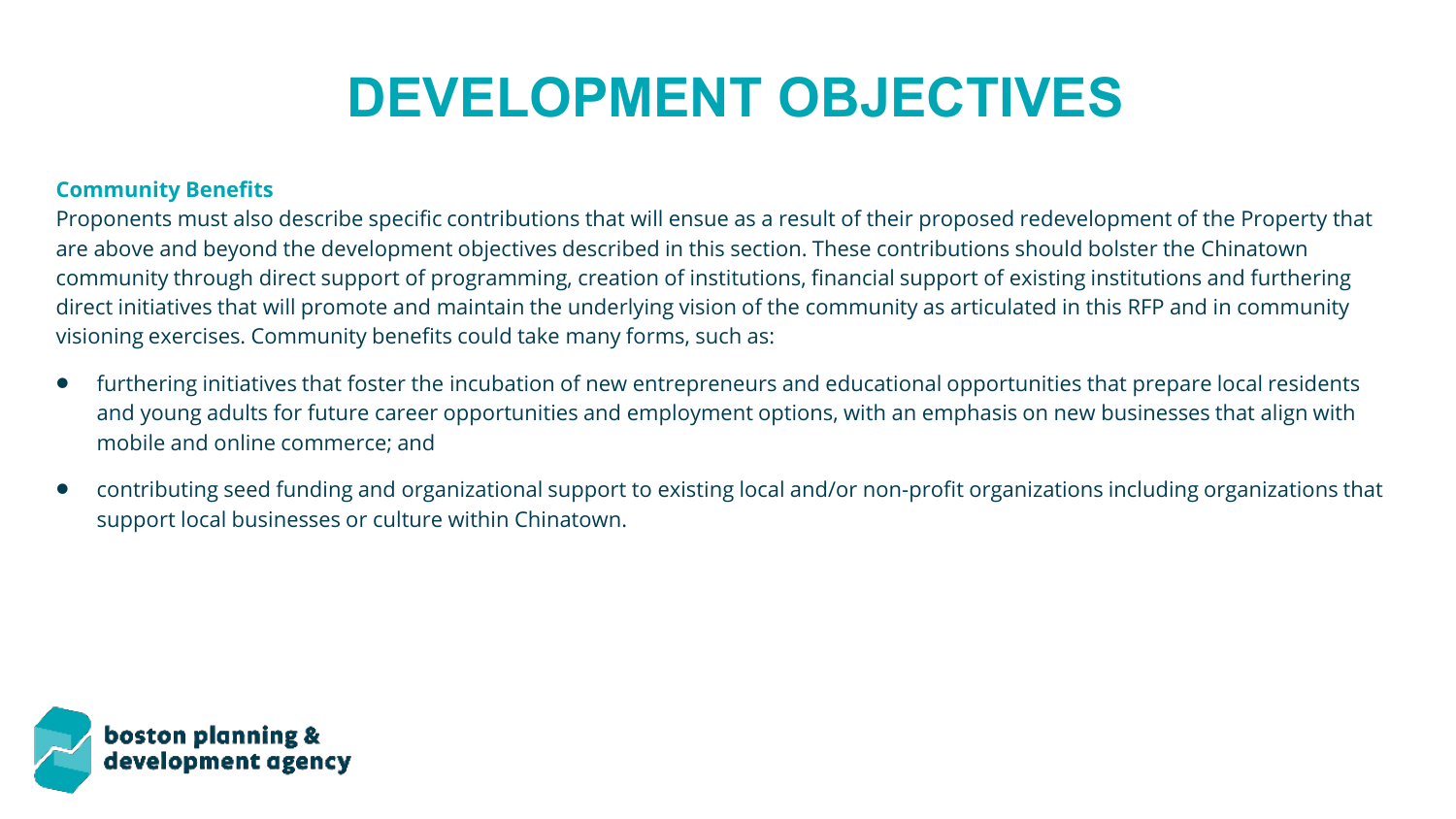#### **Diversity and Inclusion**

Because the BPDA and the City of Boston are strongly committed to ensuring that the disposition of BPDA properties provide opportunities for wealthcreation and workforce participation for businesses and individuals who have historically been underrepresented in real estate development, Proponents must include a Diversity and Inclusion Plan to establish & oversee a minority outreach program aimed at creating increased opportunities for people of color, women, and Commonwealth of Massachusetts-certified Minority and Women-Owned Business Enterprises ("M/WBEs") to participate in the development of the Property.

The Diversity and Inclusion Plan should reflect the extent to which the proponent plans to include significant economic participation and management roles by people of color, women, and M/WBEs in as many aspects of the project as possible, including but not limited to:

- pre-development (ex. development entity, ownership, equity and debt investment, design, engineering, legal, other consultants);
- construction (ex. general contractor, sub-contractor, trades, workers performing construction); and
- ongoing operations (ex. building tenants, facilities management, contracted services.

Within the Diversity and Inclusion Plan, proponents shall specify the M/WBE-owned firms participating in the development, the nature of their participation in the particular phase(s) of the development, and the extent to which such M/WBE involvement is committed as of the date of proposal submission. The strategy set forth in the Diversity and Inclusion Plan shall also set forth a plan for M/WBE outreach as the development progresses*.* 

The Diversity and Inclusion Plan evaluation criterion shall comprise 25% of the BPDA's comparative evaluation of each proposal submitted.

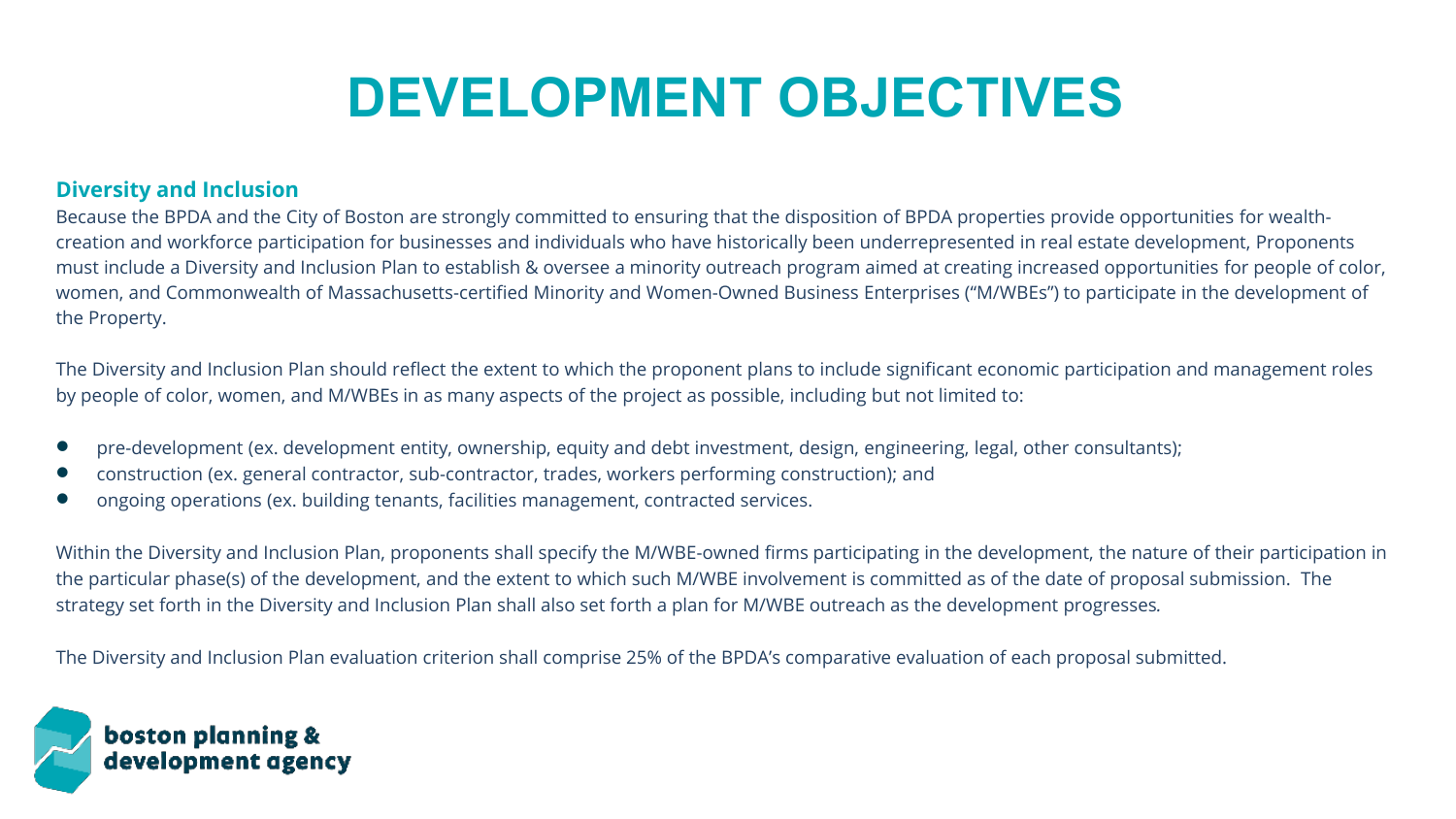#### **Economic Development**

Mixed use proposals that include commercial uses must promote local business and job creation, with special emphasis on providing maximum opportunities for local, small and disadvantaged businesses and job creation and training for local residents. This emphasis should take place in all aspects of redevelopment -- the construction phase, business development phase, in the procurement of goods and services, as well as in permanent jobs created.

Proponents should describe how their proposed uses will generate new employment prospects for Chinatown residents.

#### **Parking**

Some community members have expressed that some parking spaces be provided as affordable public parking as a way to support local Chinatown businesses so that visitors from outside the neighborhood are encouraged to shop and dine in Chinatown.

#### **Incorporation of Adjacent Private Land**

Proponents are encouraged to consider enhancing their developments by presenting a vision for the adjacent, privately-owned land which runs along Harvard Street and is currently part of the parking lot. Specific plans or strategies to feasibly include this land into projects proposed for the Property are encouraged by the community as discussed with the BPDA in community conversations.

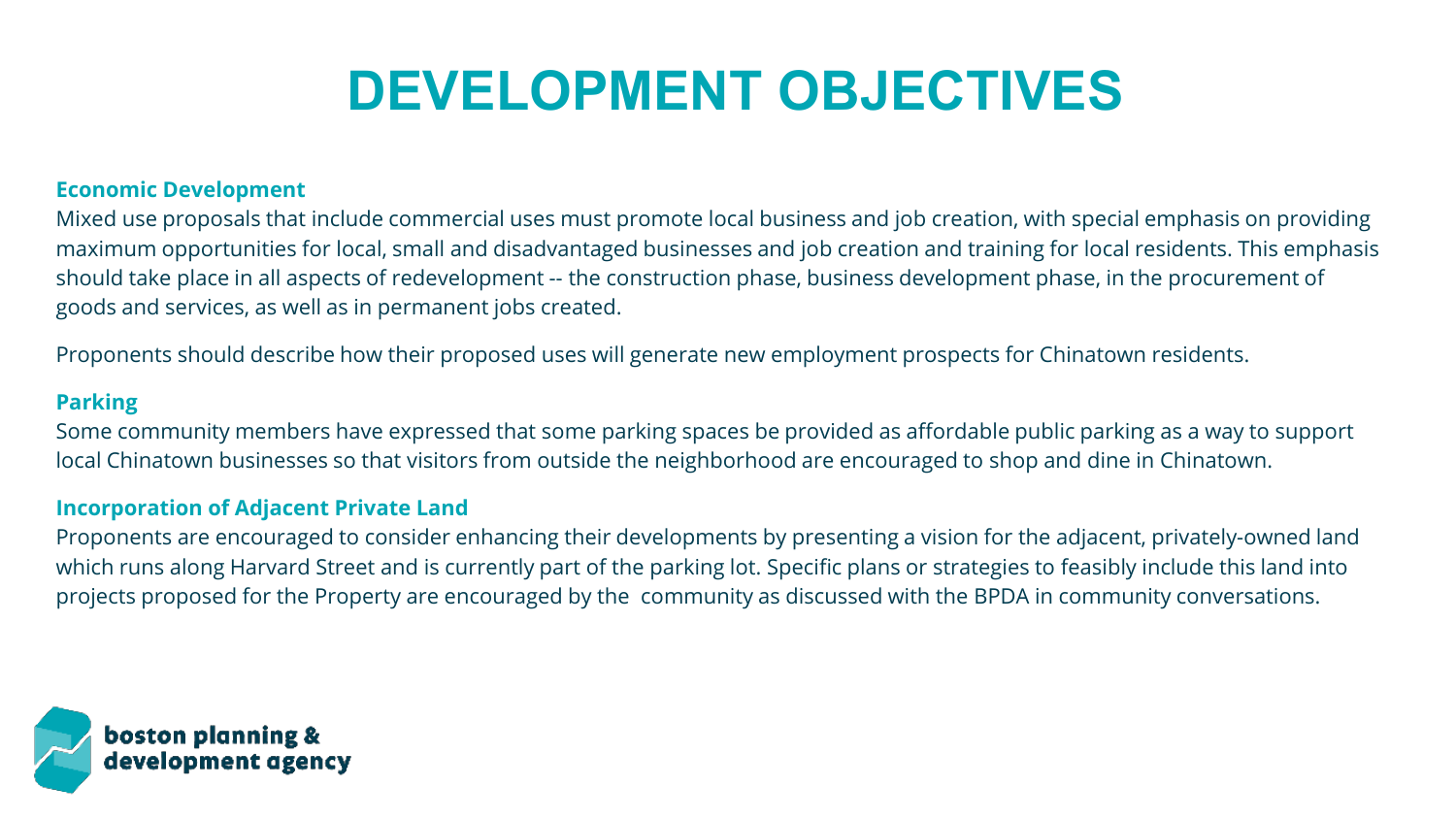### **DESIGN GUIDELINES**

- The proposed design should enhance and complement the architectural characteristics of the area by carefully taking into consideration the existing building types, footprints, street frontages, height and architectural styles. Architectural detailing should be executed using materials of the highest quality and be compatible with existing buildings in the area.
- In particular, the design should take into account the preservation of light and air flow for the abutting historic rowhouses on Harvard, Tyler and Tai Tung Streets. Utilizing design techniques such as step downs, the development should minimize shadows cast and maximize airflow available to these rowhouses.
- New construction on the Property should be innovatively designed and programmed to activate its frontage and reinforce the streetscape with thoughtful contributions to the public realm. The building height should be compatible with existing building heights in the area and the design should recognize the visually prominent location of the Property.

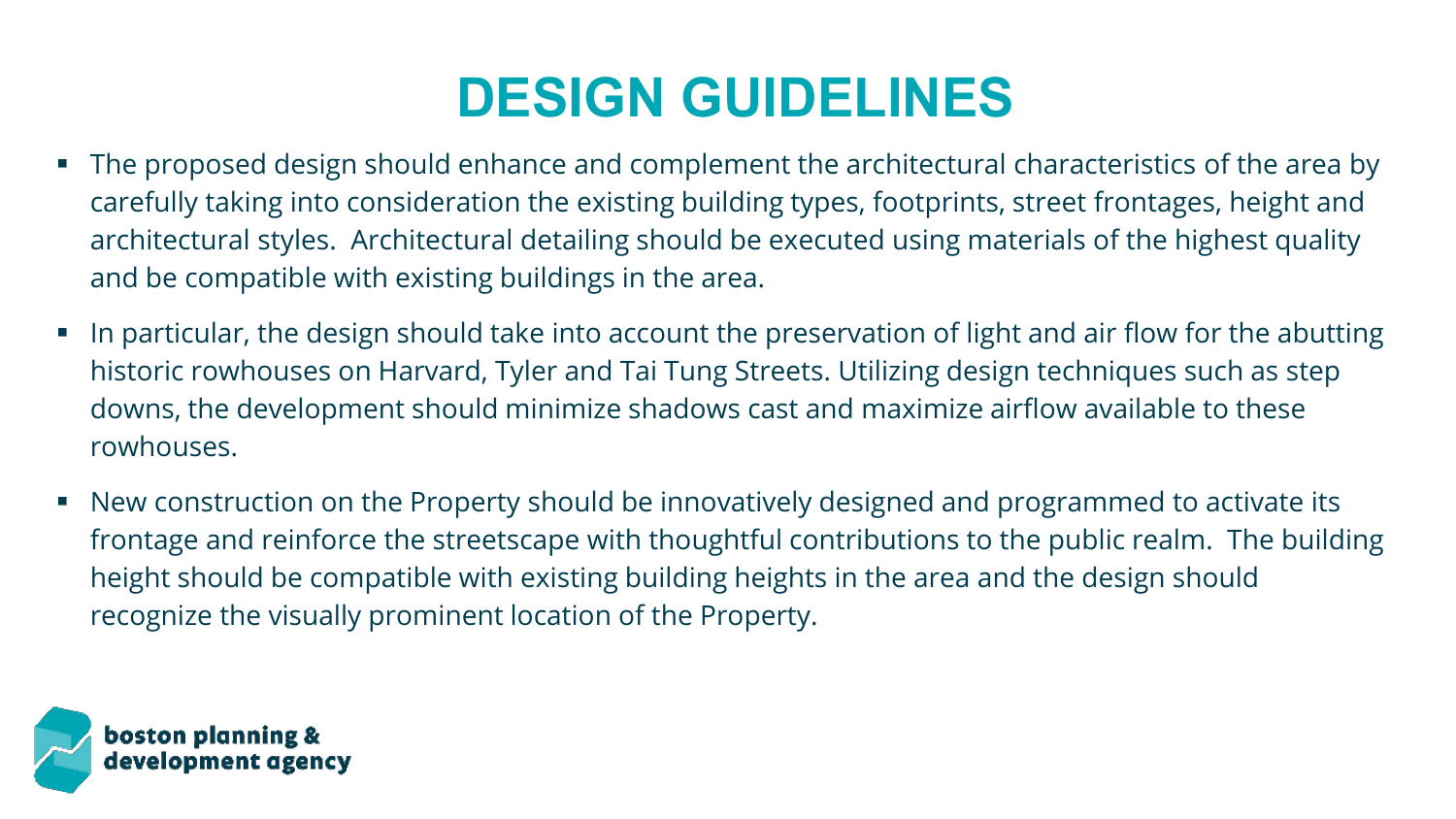### **DESIGN GUIDELINES - continued**

- Proponents should explore strategies to minimize the need for parking by encouraging car and ride sharing services and use of Blue Bike shared bicycle stations, to decrease parking needs both for the development.
- Given the congested nature of building proximity in Chinatown, the community wishes to emphasize the importance of maximizing tree planting and creating greenspace within the development through courtyards, terraces and elements such as green roofs.
- Landscaping site improvements should include the use of loam and seed on all non-paved areas of the Property. New trees, shrubs and other plantings are strongly encouraged at both the property lines and within the Property. Any exposed concrete foundation should be screened by landscaping treatment.
- The use of permeable surfaces and/or pavers for hardscape should be prioritized wherever hardscape is used on the Property.

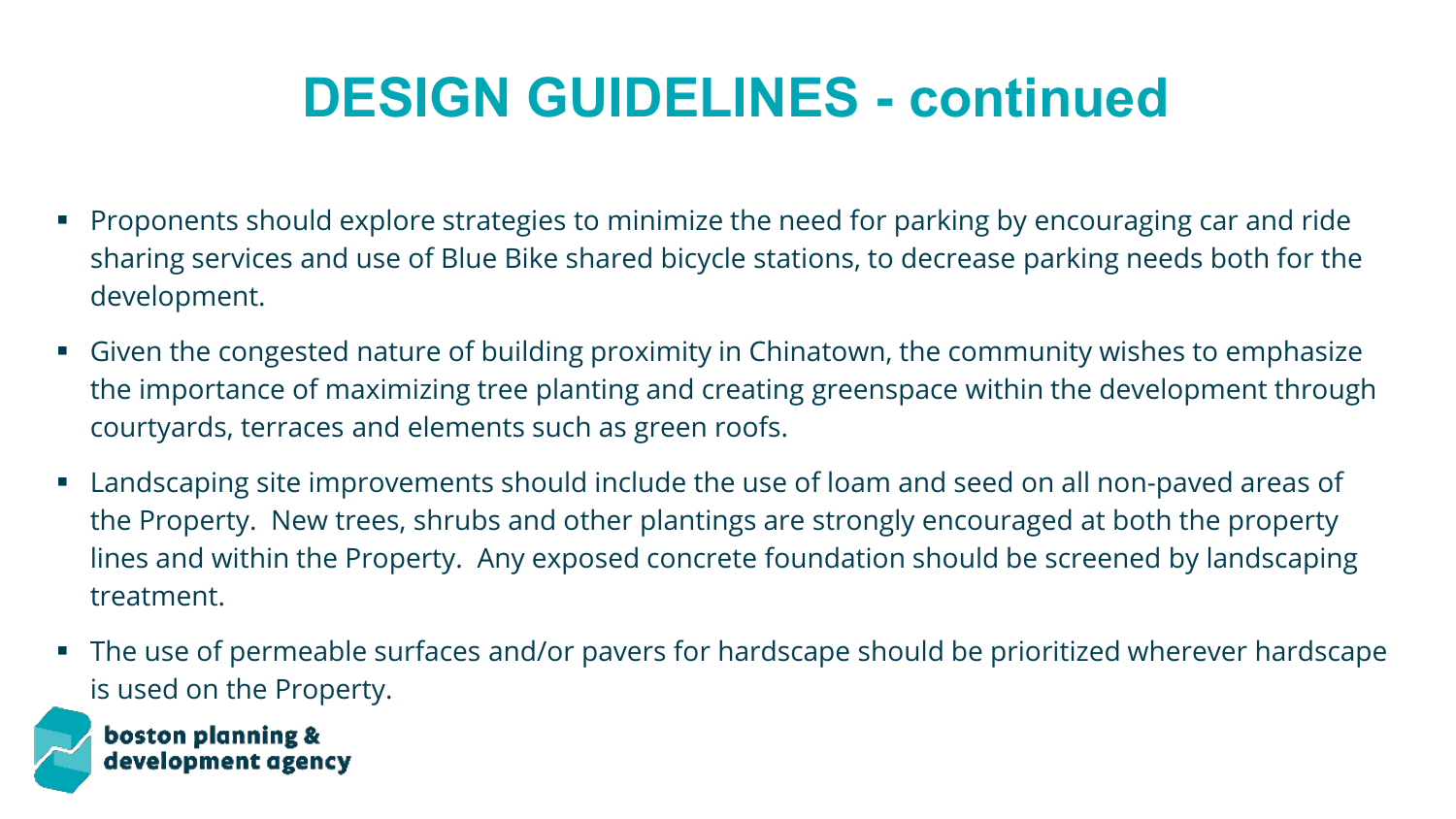### **DESIGN GUIDELINES - continued**

- Any existing mature trees over eight (8) inch caliper should be pruned and protected. New trees should be at least three and one-half inch (3-l/2) caliper.
- Fencing type and height should be designed and selected in order to reflect location and function properly.
- Disposal areas, accessory storage areas or structures and dumpsters should be placed at the rear of the Property and appropriately screened from view.
- The selected proponent must repair and/or replace, as appropriate, any alteration or damage of existing sidewalks, paving, lights and street trees that occurs during construction.

ALSO: Standard Green Building & Climate Resilience Guidelines & adherence to Climate Ready Boston standards.

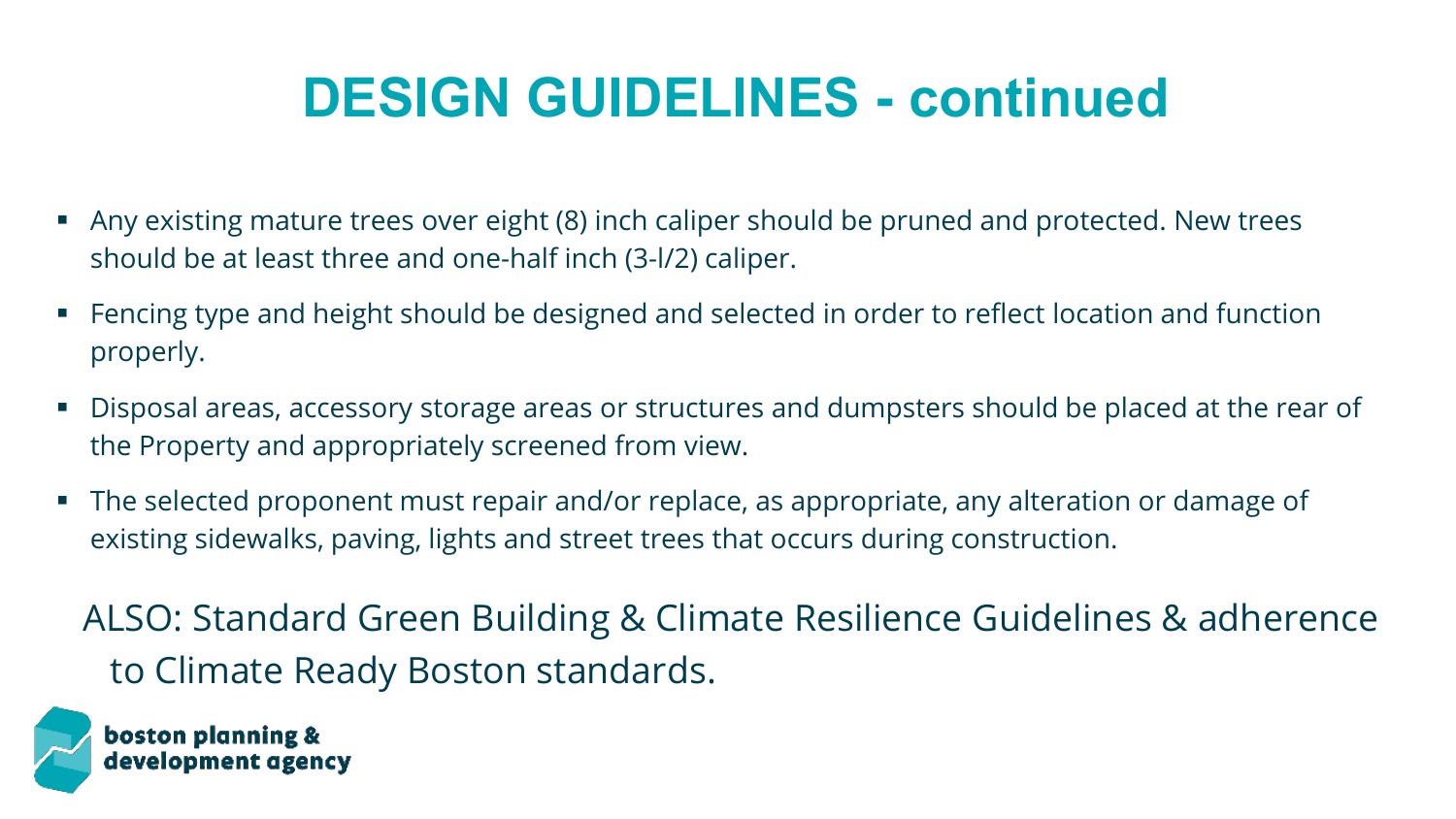# **6** Updated Schedule

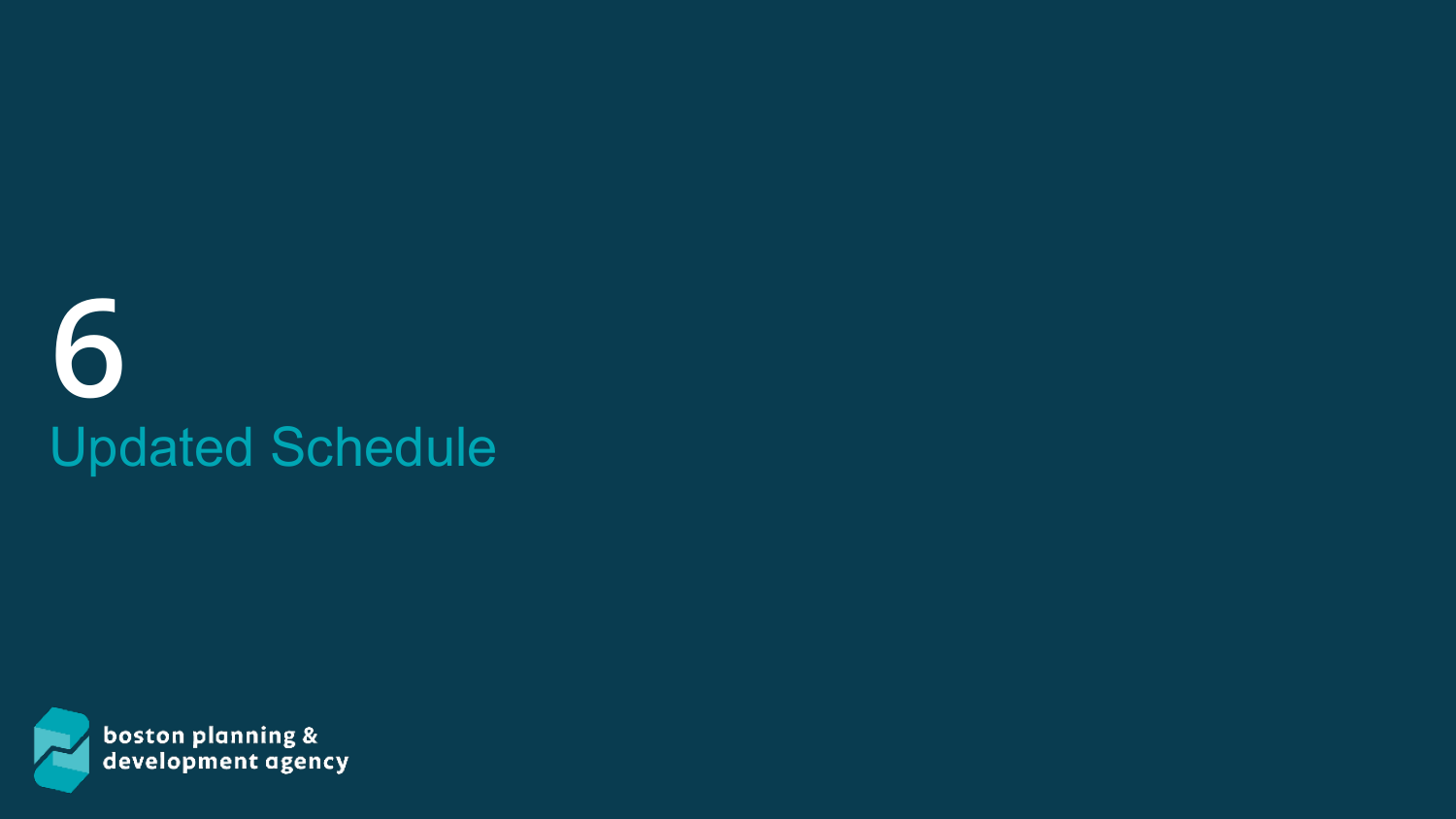## **Proposed Schedule**

### *PUBLIC MEETINGS:*

✔**Community conversation #1: November 17, 2020 --** *Introduction to process/discussion of goals*

✔**Community conversation #2: January 20, 2021- presentation of draft development guidelines** 

### *NEXT STEPS:*

- **Posting of Draft Development Guidelines on website, followed by two week public comment period.**
- **RFP Issuance, if supported by the community – spring 2021.**
- **RFP responses due (60 days) from issuance – late summer 2021.**

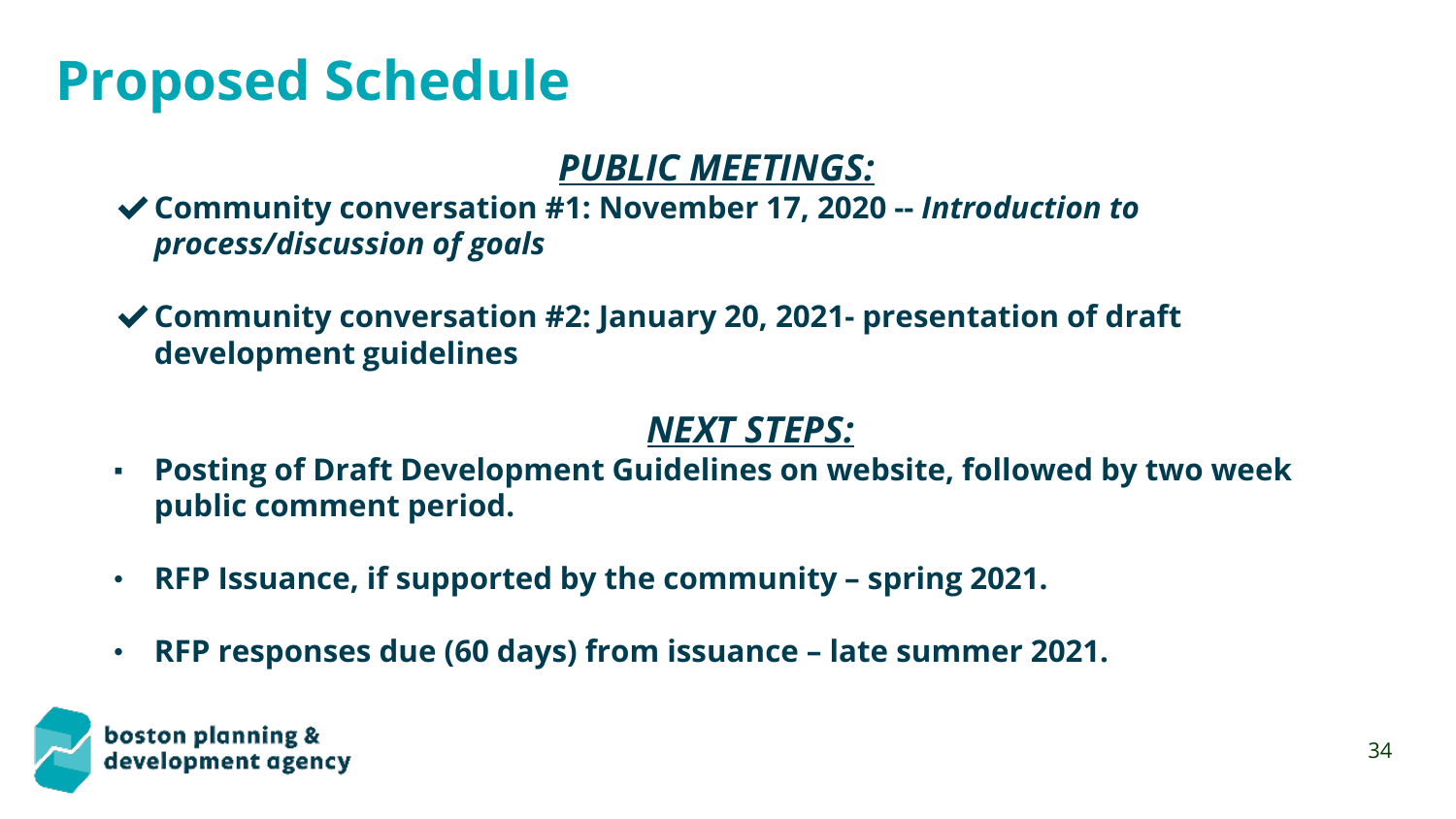# **7** Community Conversation: Let's Hear From You!